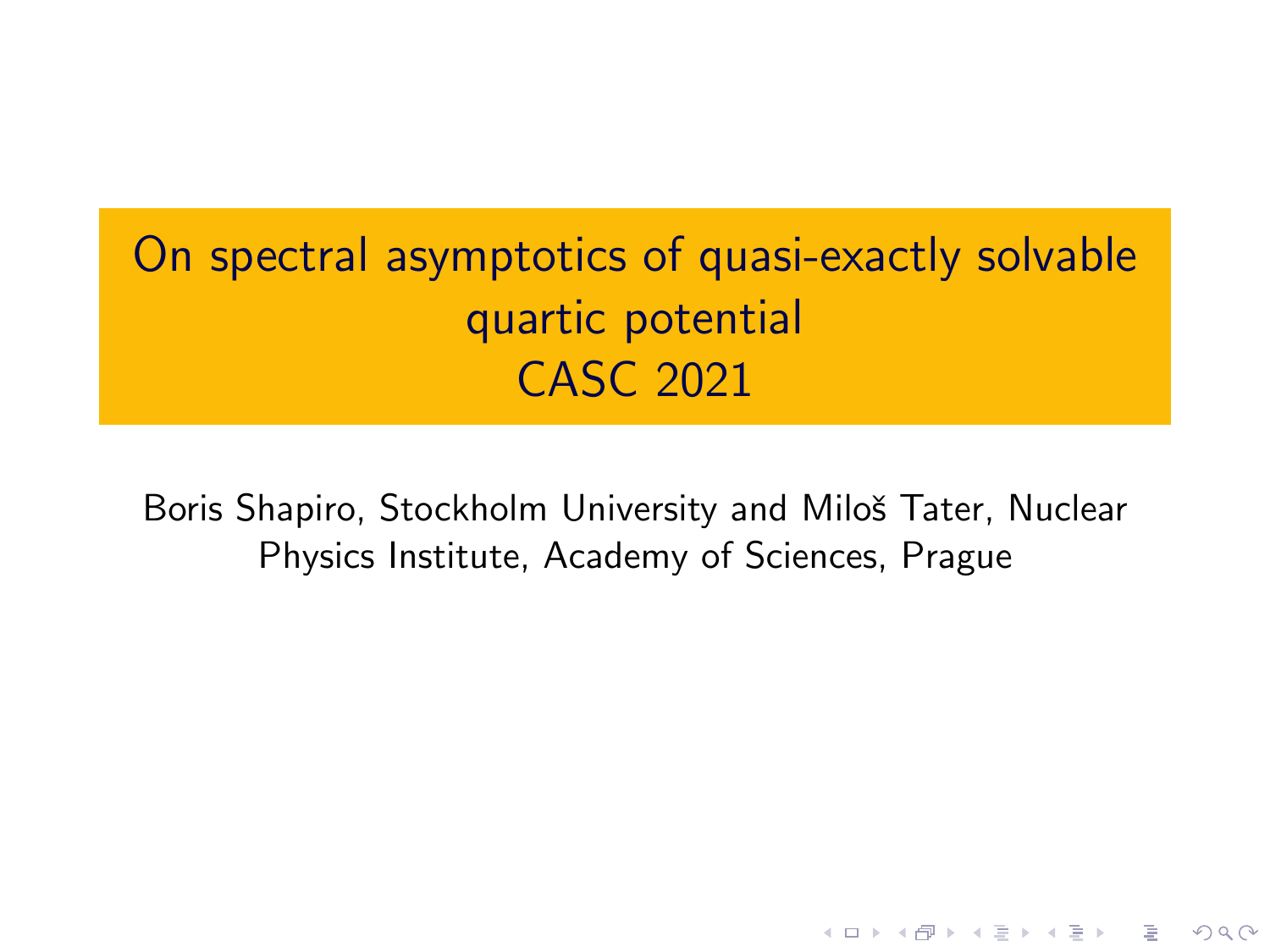A quasi-exactly solvable quartic oscillator was introduced by C. M. Bender and S. Boettcher and (in its restricted form) is a Schrödinger-type eigenvalue problem of the form

<span id="page-1-0"></span>
$$
L_J(w) = w'' - (x^4/4 - ax^2/2 - Jx)w = \lambda w \qquad (1)
$$

 $4 \Box + 4 \Box + 4 \Xi + 4 \Xi + 4 \Xi$ 

with the boundary conditions  $w(t)\to 0$  and  $w(te^{2\pi i/3})\to 0$  as  $t \to +\infty$ , where  $a \in \mathbb{C}$  and J are parameters of the spectral problem. With these boundary conditions, real  $a$  and  $J$ , [\(1\)](#page-1-0) is not Hermitian but is PT-symmetric.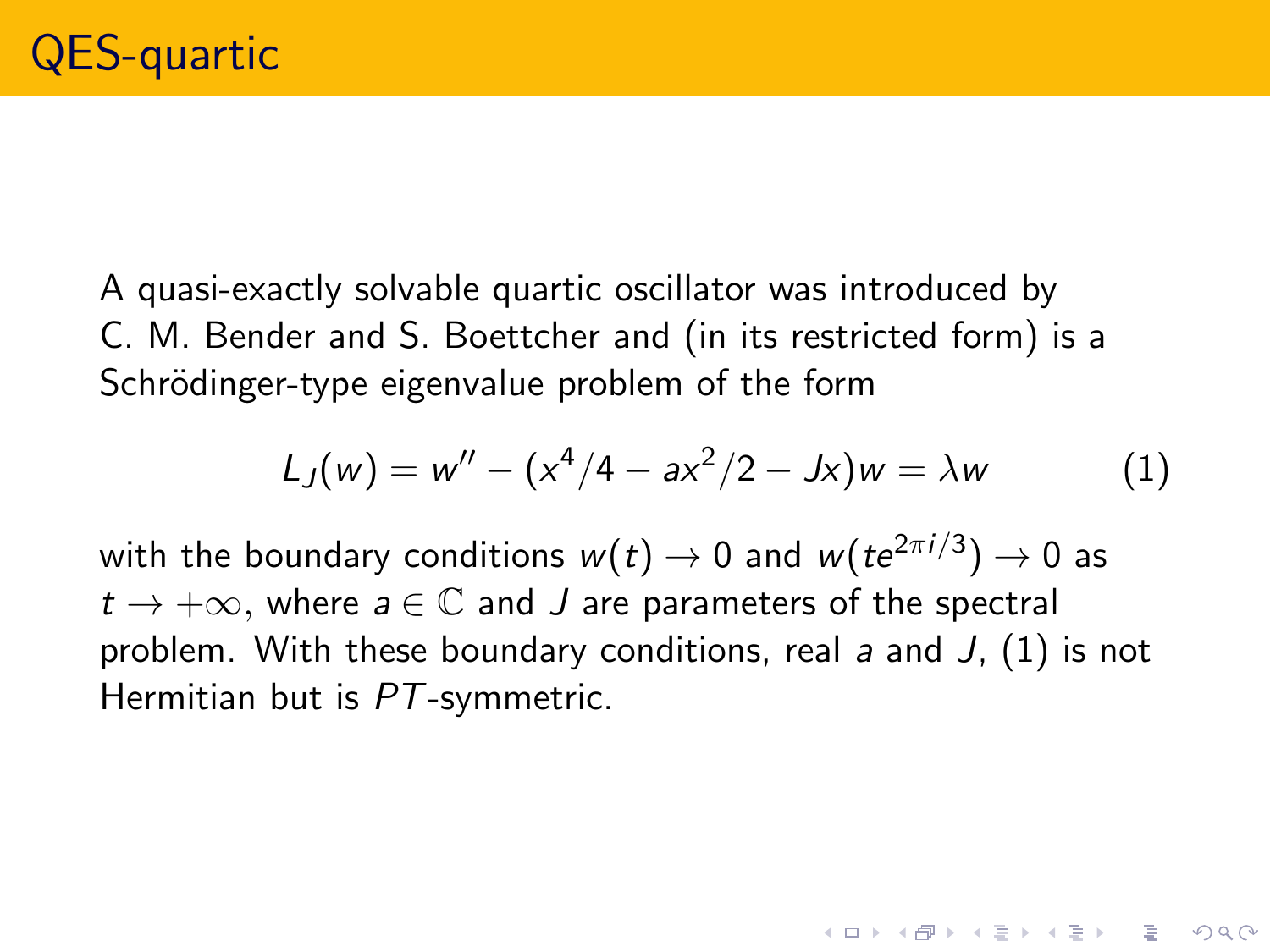In case when  $J = n + 1$  is a positive integer, then  $L_{n+1}(w)$  maps the linear space of quasi-polynomials of the form

$$
\{pe^{-x^3/6+ax/2}: \deg p\leq n\}
$$

to itself where p runs over the linear space of polynomials of degree at most n. The restriction of  $L_{n+1}$  to the latter space is a finite-dimensional linear operator whose spectrum and eigenfunctions can be found explicitly using linear algebra. This part of the spectrum and eigenfunctions of [\(1\)](#page-1-0) is usually referred to as solvable.

**KORKAR KERKER SAGA**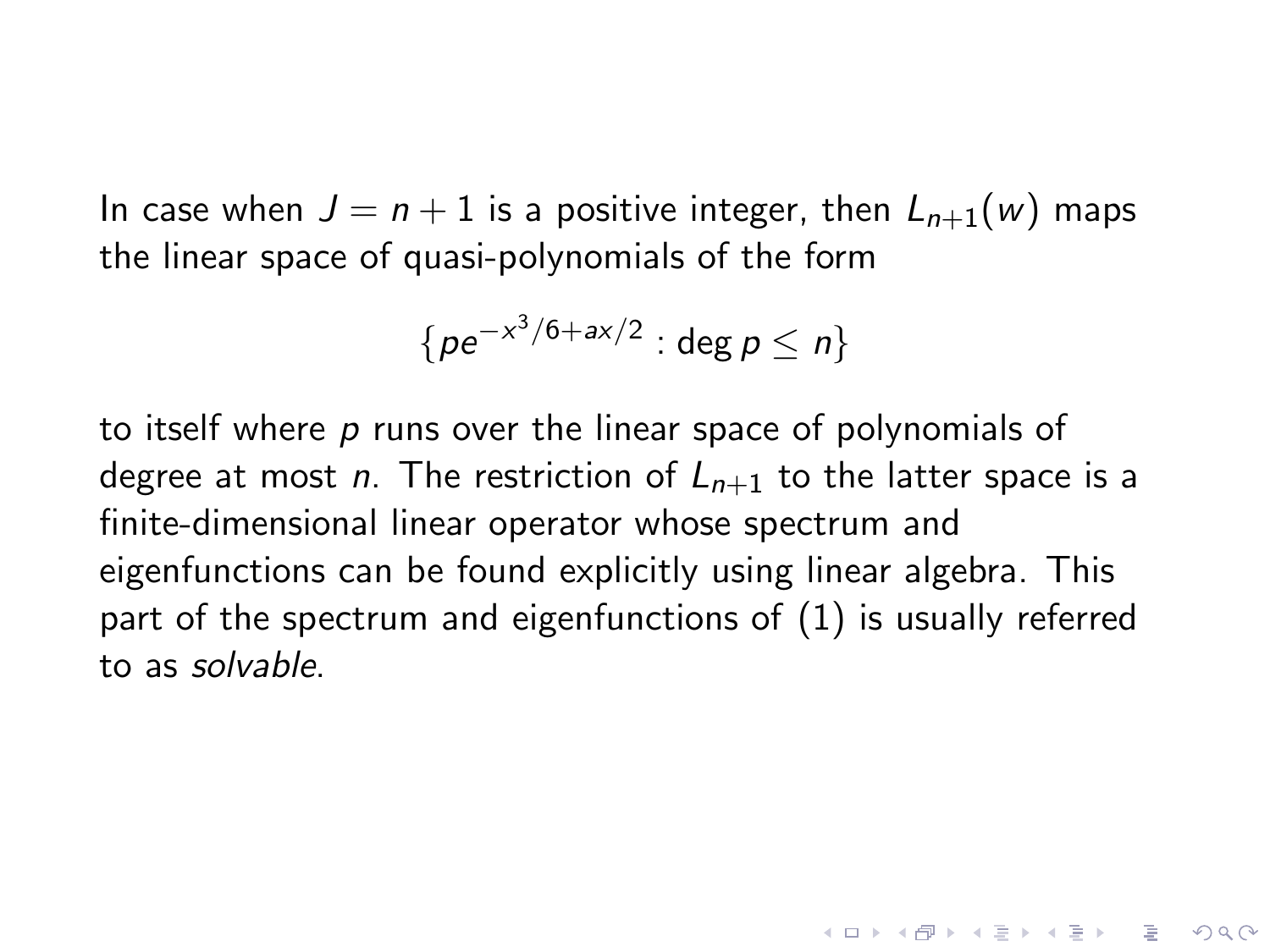One can easily show that polynomial factors  $p$  in the quasi-exactly solutions  $w = pe^h$  of [\(1\)](#page-1-0) coincide with the polynomial solutions of the degenerate Heun equation

<span id="page-3-0"></span>
$$
y'' - (x2 - a)y' + (\alpha x - \lambda)y = 0,
$$
 (2)

 $4 \Box + 4 \Box + 4 \Xi + 4 \Xi + 4 \Xi$ 

where  $a \in \mathbb{C}$  has the same meaning as above and  $(\alpha, \lambda)$  are the spectral variables. Obviously, if equation [\(2\)](#page-3-0) has a polynomial solution of degree *n*, then  $\alpha = n$ . Furthermore, to get a polynomial solution of [\(2\)](#page-3-0) of degree *n*, the remaining spectral variable  $\lambda$ should be chosen as an eigenvalue of the operator

$$
T_n(y) = y'' - (x^2 - a)y' + nxy
$$

when it acts on the linear space of polynomials of degree at most n.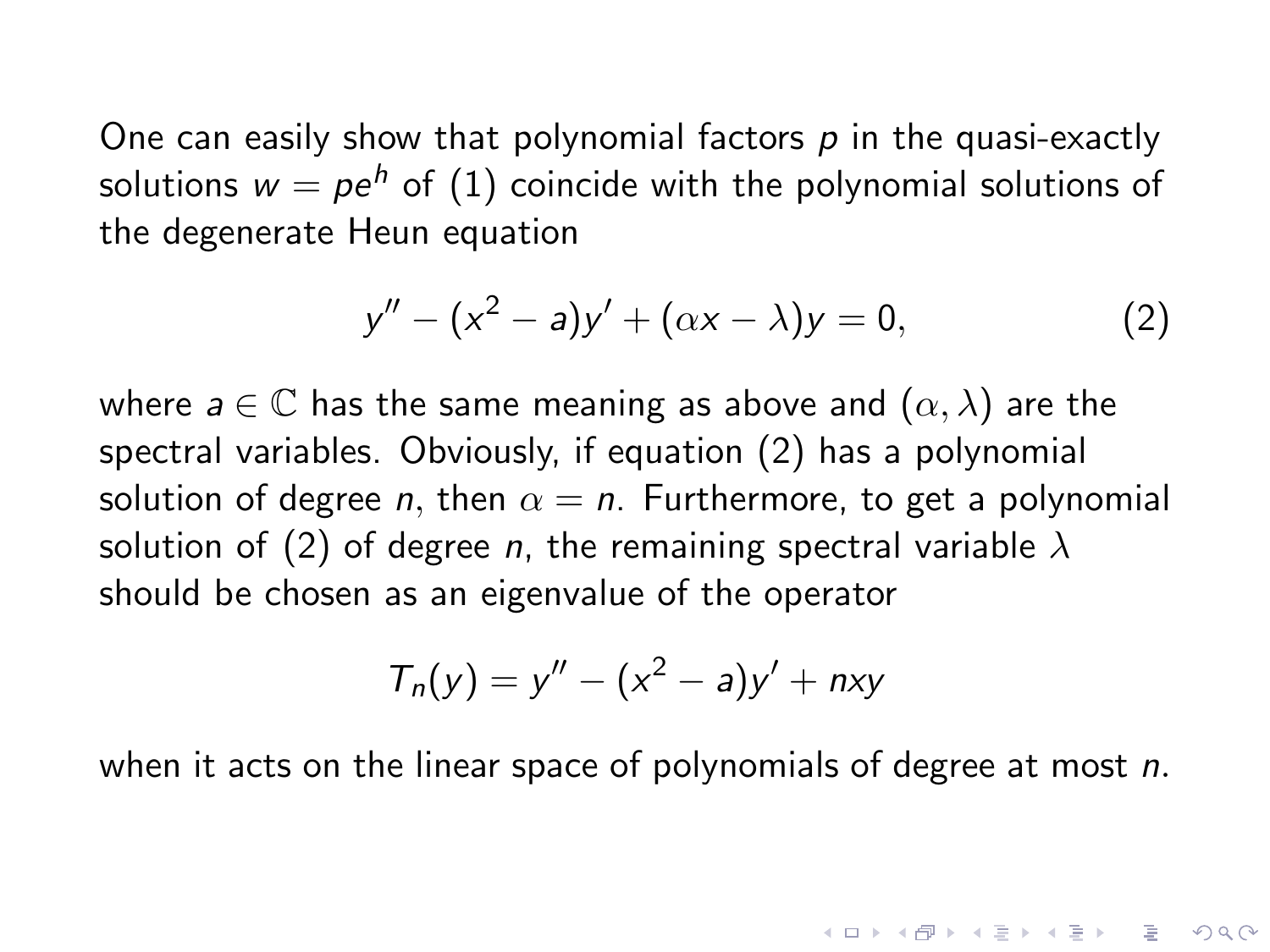In the standard monomial basis  $\{1, x, x^2, \ldots, x^n\}$ , this action of the operator  $T_n$  is given by the 4-diagonal  $(n + 1) \times (n + 1)$ -matrix  $M_n^{(a)}$  of the form

$$
M_n^{(a)} := \begin{pmatrix} 0 & a & 2 & 0 & 0 & \cdots & 0 \\ n & 0 & 2a & 6 & 0 & \cdots & 0 \\ 0 & n-1 & 0 & 3a & 12 & \cdots & 0 \\ \vdots & \vdots & \ddots & \ddots & \ddots & \ddots & \vdots \\ 0 & 0 & \cdots & 3 & 0 & (n-1)a & n(n-1) \\ 0 & 0 & \cdots & 0 & 2 & 0 & na \\ 0 & 0 & \cdots & 0 & 0 & 1 & 0 \end{pmatrix}.
$$
 (3)

K ロ ▶ K @ ▶ K 할 ▶ K 할 ▶ | 할 | © 9 Q @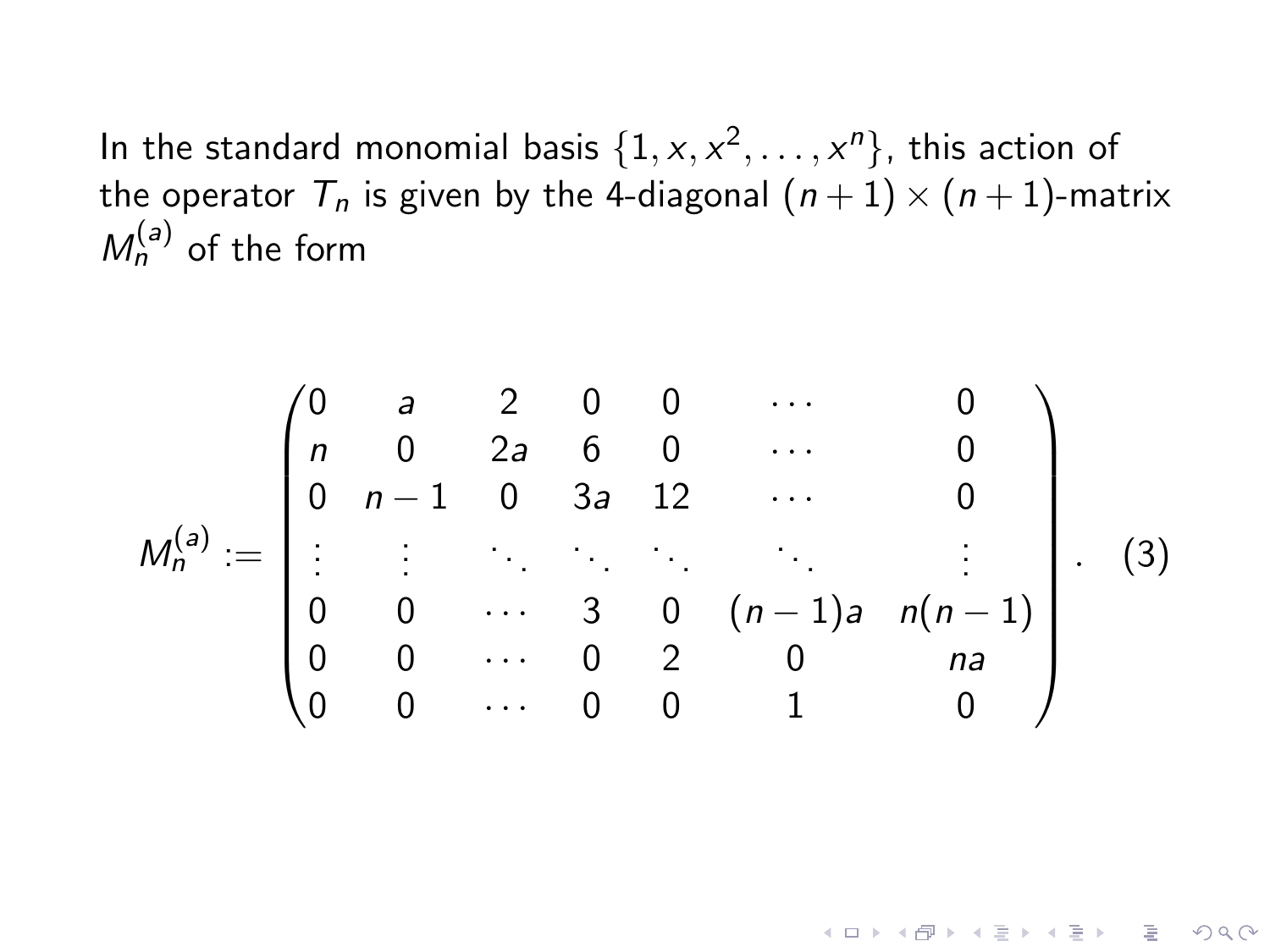We will call the bivariate polynomial  $\mathcal{S}p_{n}(a,\lambda):=\det(M_{n}^{(a)}-\lambda I)$ the n-th spectral polynomial of [\(2\)](#page-3-0). The degree of polynomial  $Sp_n(a, \lambda)$  equals  $n + 1$  which is also its degree with respect to the variable  $\lambda$ . (The maximal degree of the variable a in  $Sp_n(a, \lambda)$ ) equals  $\left\lceil \frac{n+1}{2} \right\rceil$  $\left(\frac{+1}{2}\right)$ ). Additionally observe that if *a* is a real number then  $Sp_n(a, \lambda)$  is a real polynomial in  $\lambda$  and therefore the spectrum of  $M_n^{(a)}$  is symmetric with respect to the real axis.

**KORKAR KERKER SAGA**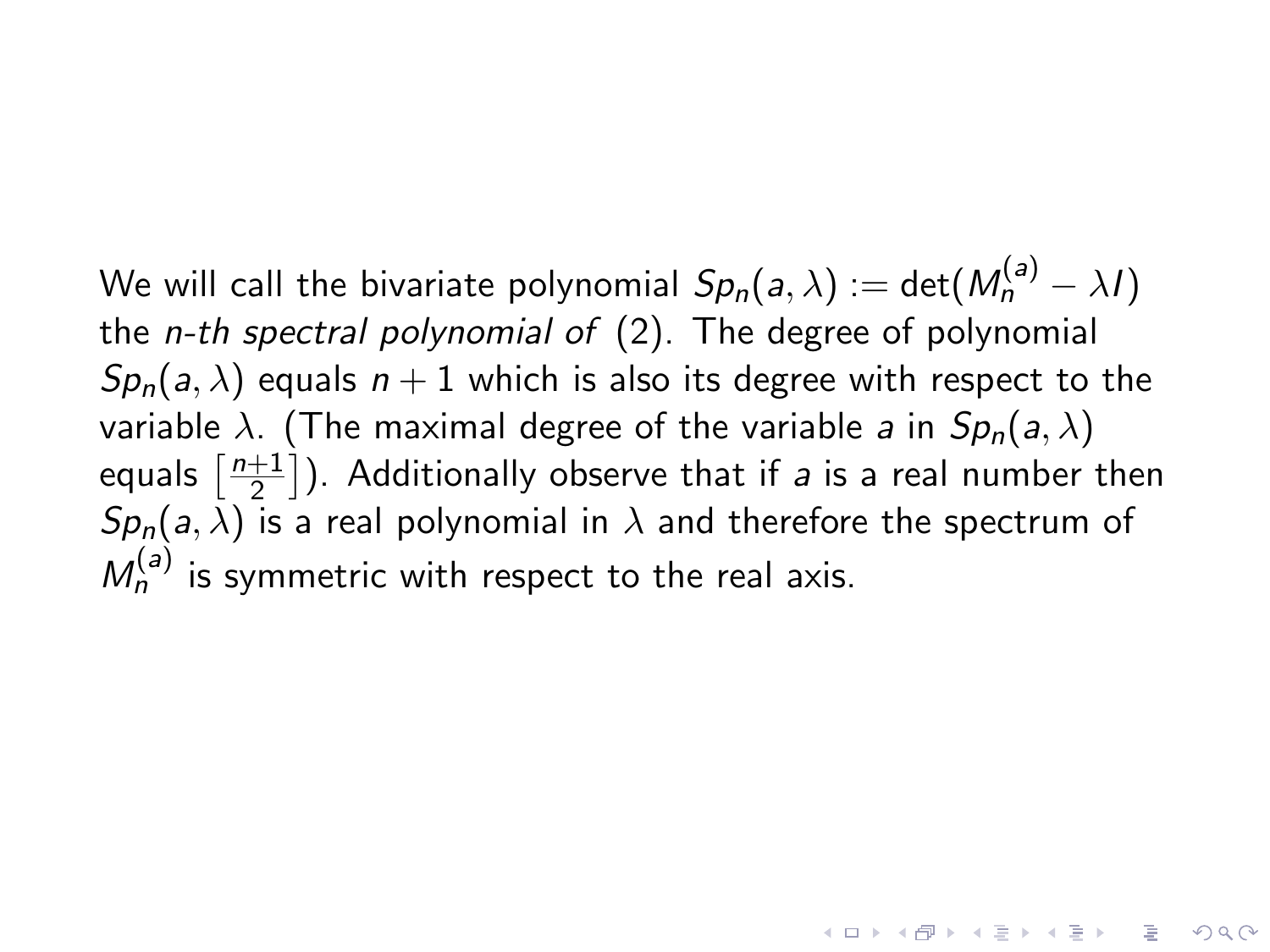The main goal of this project is to study the asymptotics of the spectrum of  $M_n^{(a_n)}$  in two different regimes. In the first regime we require that  $\lim_{n\to\infty}\frac{a_n}{n^{2/3}}=0$  while in the second regime we require that  $\lim_{n\to\infty} \frac{a_n}{n^{2/3}} = A$  $\frac{a_n}{n^{2/3}} = A \neq 0$ . (Our symbolic-numerical experiments indicate that if  $\lim_{n\to\infty} \frac{a_n}{n^{2/3}}$  $\frac{a_n}{n^{2/3}}$  does not exist one can not expect any interesting limiting behavior of the spectrum).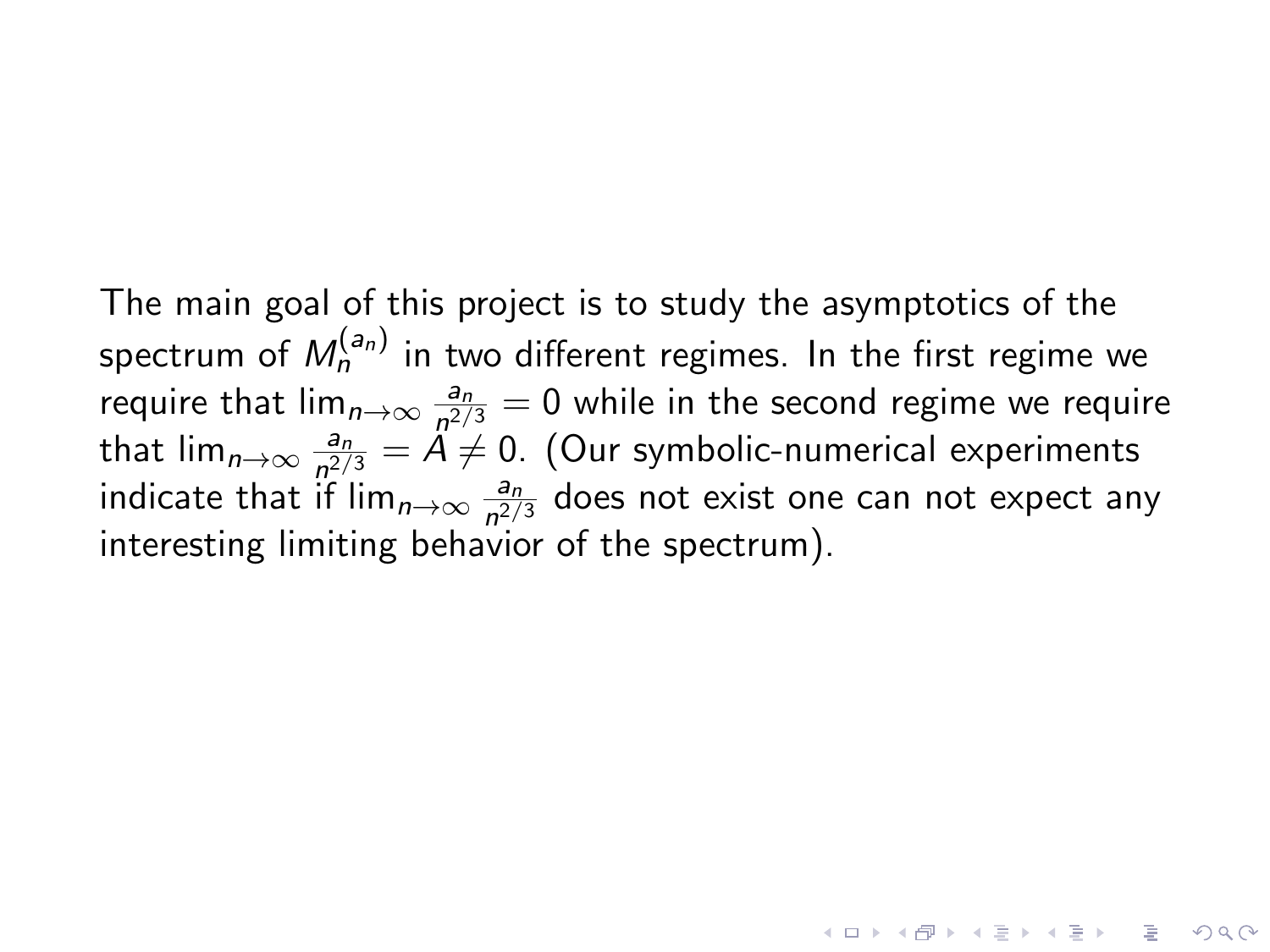## First result

#### Theorem

(i) If  $\lim_{n\to\infty} \frac{a_n}{n^{2/3}}$  $\frac{a_n}{n^{2/3}} = 0$ , the maximal absolute value  $r_n(a_n)$  of the eigenvalues of  $M_n^{(a_n)}$  grows as  $\frac{3}{4}n^{4/3}$ .

(ii) If  $\lim_{n\to\infty} \frac{a_n}{n^{2/3}}$  $\frac{a_n}{n^{2/3}} = 0$ , the sequence  $\{\mu_n^{(a_n)}\}$  of root-counting measures for the rescaled spectra of  $\{M_n^{(a_n)}\}$  where each eigenvalue of  $M_n^{(a_n)}$  is divided by  $n^{4/3}$ , weakly converges to the measure  $\nu_0$  supported on the union of three straight intervals connecting the origin with three cubic roots of  $\frac{27}{64}$ , see Figure [1.](#page-7-0)

<span id="page-7-0"></span>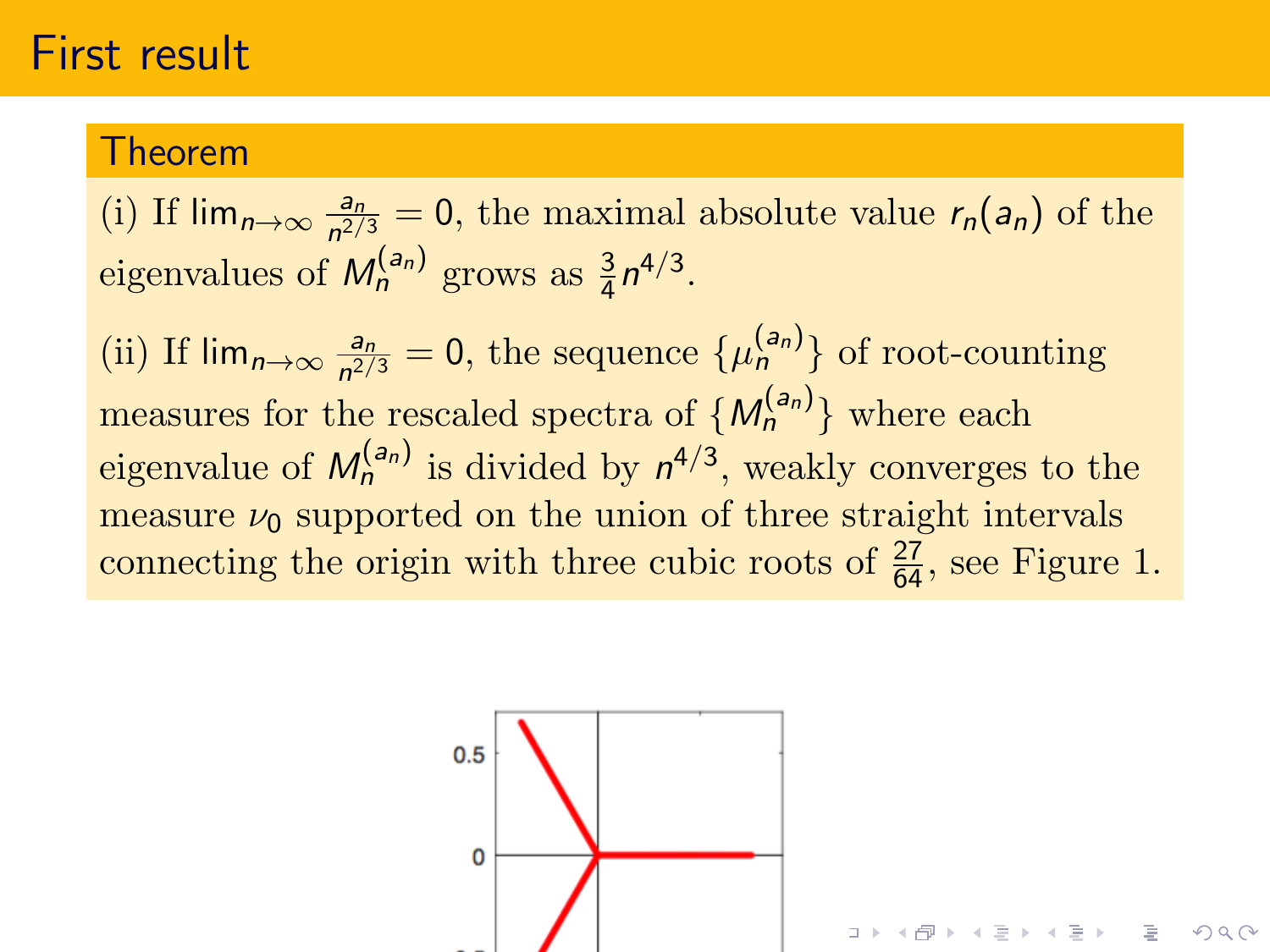Our second result is obtained on the physics level of rigor, i.e., modulo certain convergence assumptions. To formulate it, take the family of equations

<span id="page-8-0"></span>
$$
C^{2} - (x^{2} - A)C + (x - \beta) = 0
$$
 (4)

K ロ ▶ K @ ▶ K 할 ▶ K 할 ▶ | 할 | © 9 Q @

which we consider as quadratic equations in the variable  $\mathcal C$ depending on the space variable x and parameters A and  $\beta$ .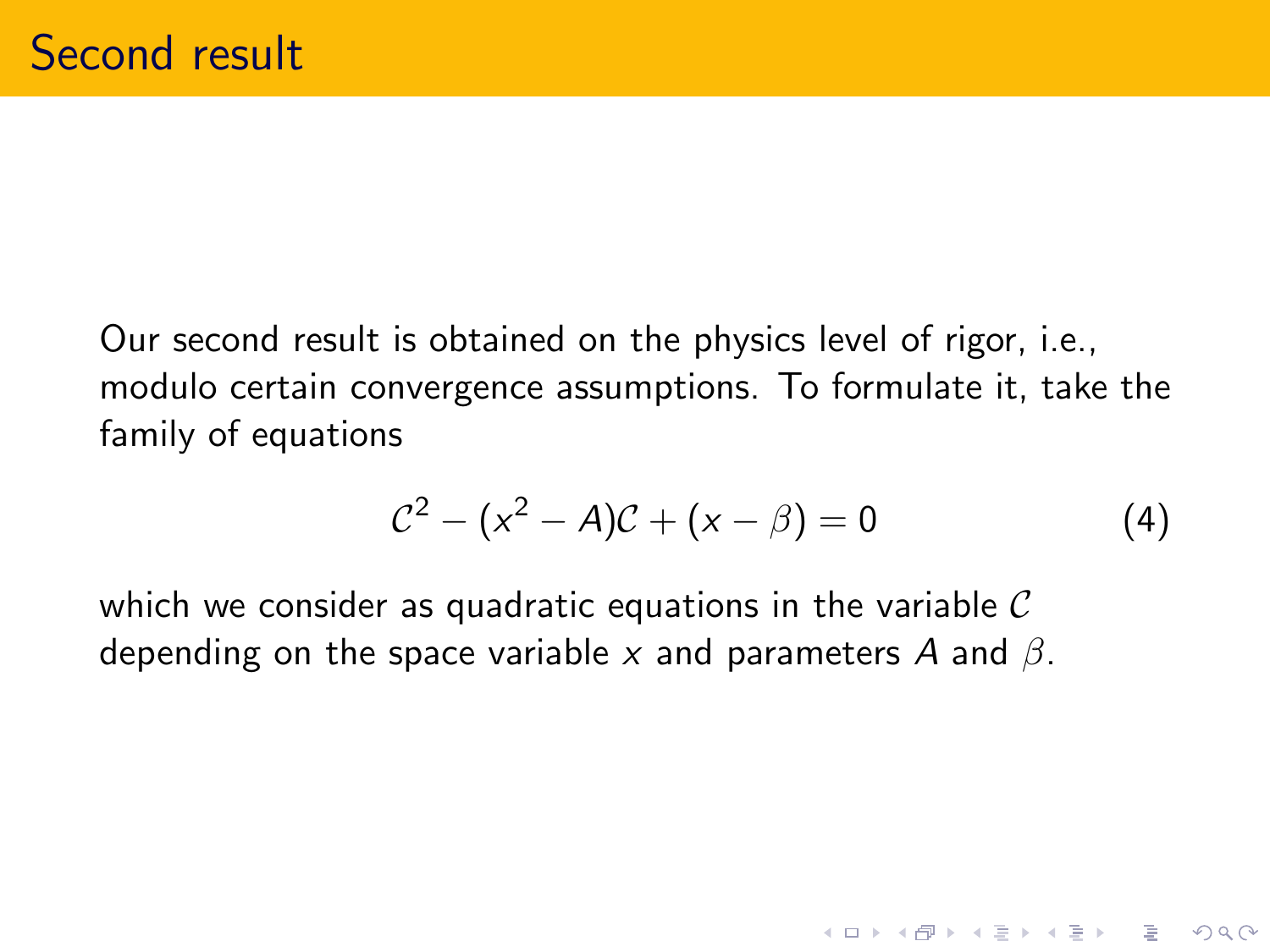#### **Proposition**

<span id="page-9-0"></span>If  $\lim_{n\to\infty} \frac{a_n}{n^2}$  $\frac{a_n}{n^{2/3}} = A \neq 0$ , then (under three additional convergence assumptions) the sequence  $\{\mu_n^{(a_n)}\}$  of root-counting measures for the rescaled spectra  $\{Sp_n(a_n, \beta n^{4/3})\}$  of  $M_n^{(a_n)}$ weakly converges to a special compactly supported probability measure  $\nu_A$ . In particular, the support of  $\nu_A$  consists of all values of the spectral parameter  $\beta$  for which there exists a compactly supported probability measure  $\kappa$  in the x-plane whose Cauchy transform  $\mathcal{C}_{\kappa}(\mathsf{x})$  satisfies [\(4\)](#page-8-0) almost everywhere.

**KORKAR KERKER SAGA**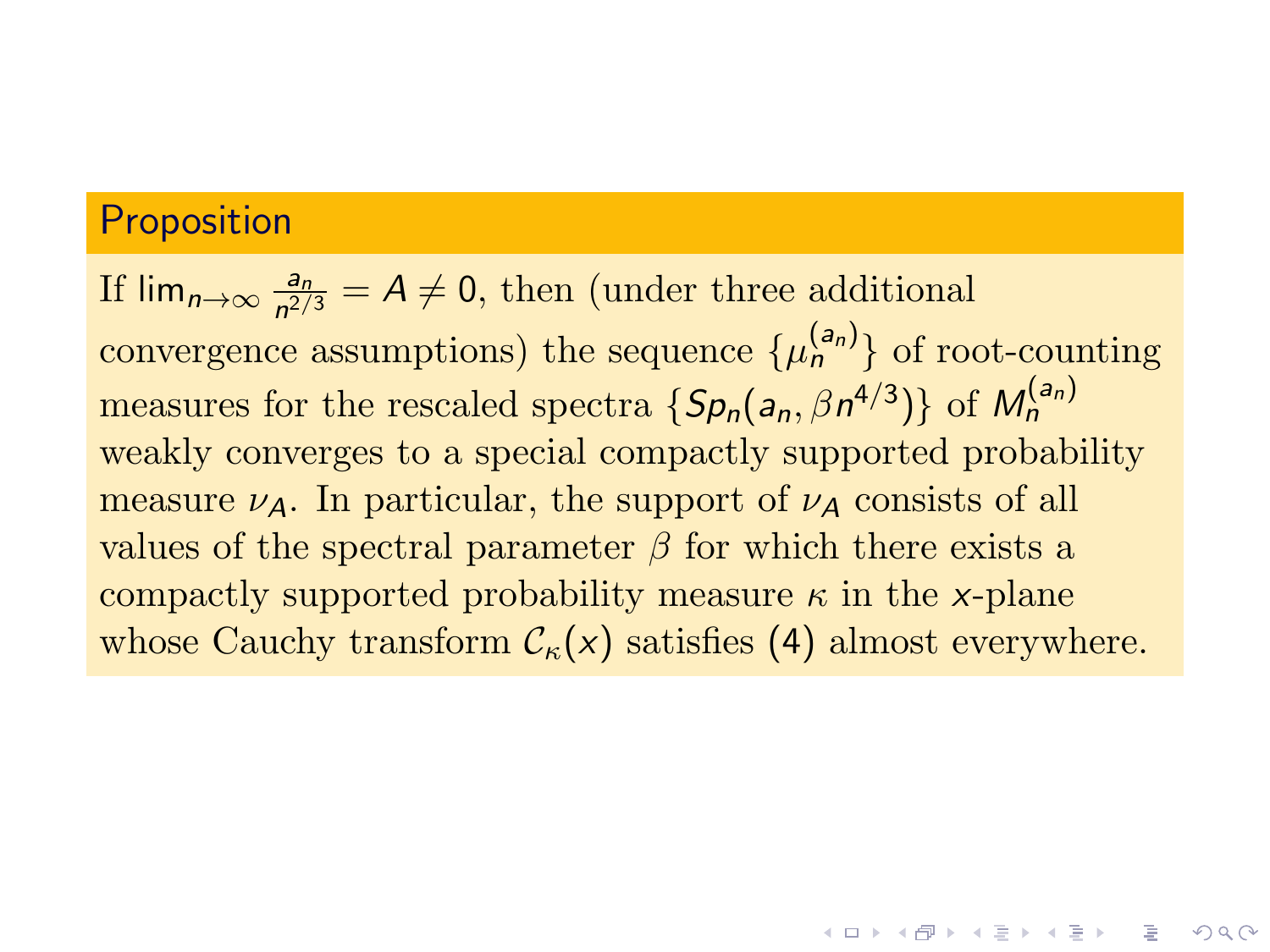

<span id="page-10-0"></span>Figure: Root distributions of  $Sp_{200}(An^{2/3},\beta n^{4/3})$  in the  $\beta$ -plane for  $A = (1 - i)/2$  (left),  $A = 4/5 - 2i/3$  (right) and  $A = 2/3 - i$  (down).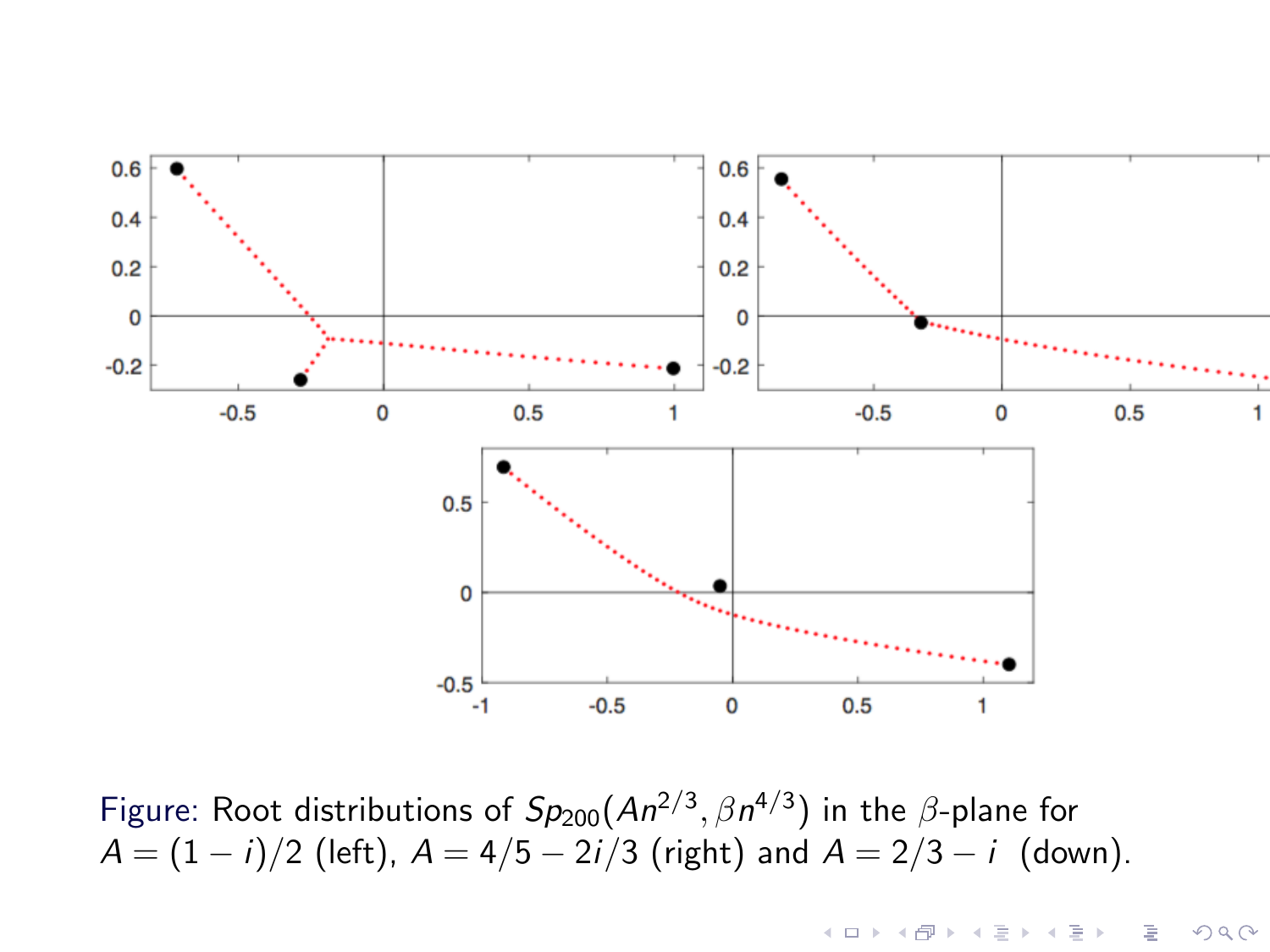For a given positive integer *n*, denote by  $\Sigma_n$  the set of all branching points of the projection of the algebraic curve  $\Gamma_n(a)$ :  $\{Sp_n(a, \lambda) = 0\}$  to the a-axis. In other words,  $\Sigma_n$  is the set of all values of the complex parameter *a* for which the matrix  $M_n^{(a)}$ has a multiple eigenvalue, i.e.,  $Sp_n(a, \lambda)$  has a multiple root. In physics literature such points are called *level crossings*. Obviously, one can describe  $\Sigma_n$  as the zero locus of the univariate discriminant polynomial  $D_n(a)$  which is the resultant of  $Sp_n(a, \lambda)$ and  $\frac{\partial Sp_n(a,\lambda)}{\partial \lambda}$  with respect to  $\lambda$ . One can show that the degree of  $D_n(a)$  equals  $\binom{n+1}{2}$  $\binom{+1}{2}$ .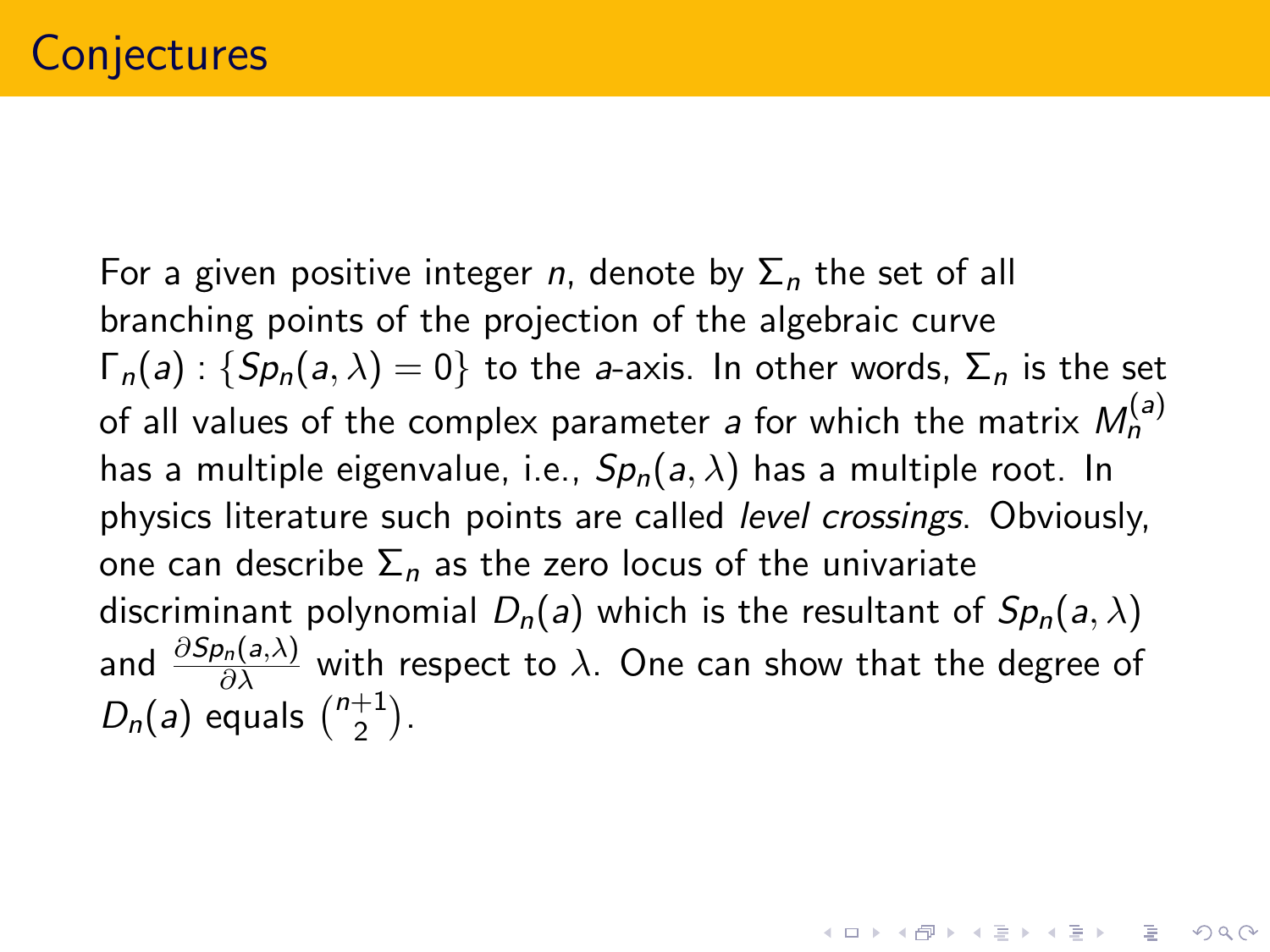Further recall that Yablonskii-Vorob'ev polynomials  $\{Q_n\}$  are defined as follows. Set  $Q_0 = 1$ ,  $Q_1 = t$ , and for  $n \ge 1$ , define

$$
Q_{n+1}=\frac{t\cdot Q_n^2-4(Q_n\cdot Q_n''-(Q_n')^2)}{Q_{n-1}}.
$$

Although the latter expression a priori determines a rational function,  $Q_n$  is in fact a polynomial of degree  $\binom{n+1}{2}$  $\binom{+1}{2}$ . The importance of Yablonskii-Vorob'ev polynomials is explained by the fact that all rational solutions of the second Painlevé equation

$$
u_{tt} = tu + 2u^3 + \alpha, \alpha \in \mathbb{C},
$$

are presented in the form

$$
u(t) = u(t; n) = \frac{d}{dt} \left\{ \ln \left[ \frac{Q_{n-1}(t)}{Q_n(t)} \right] \right\}, \ u(t, 0) = 0, \ u(t; -n) := -u(t; n).
$$

**KORKAR KERKER SAGA**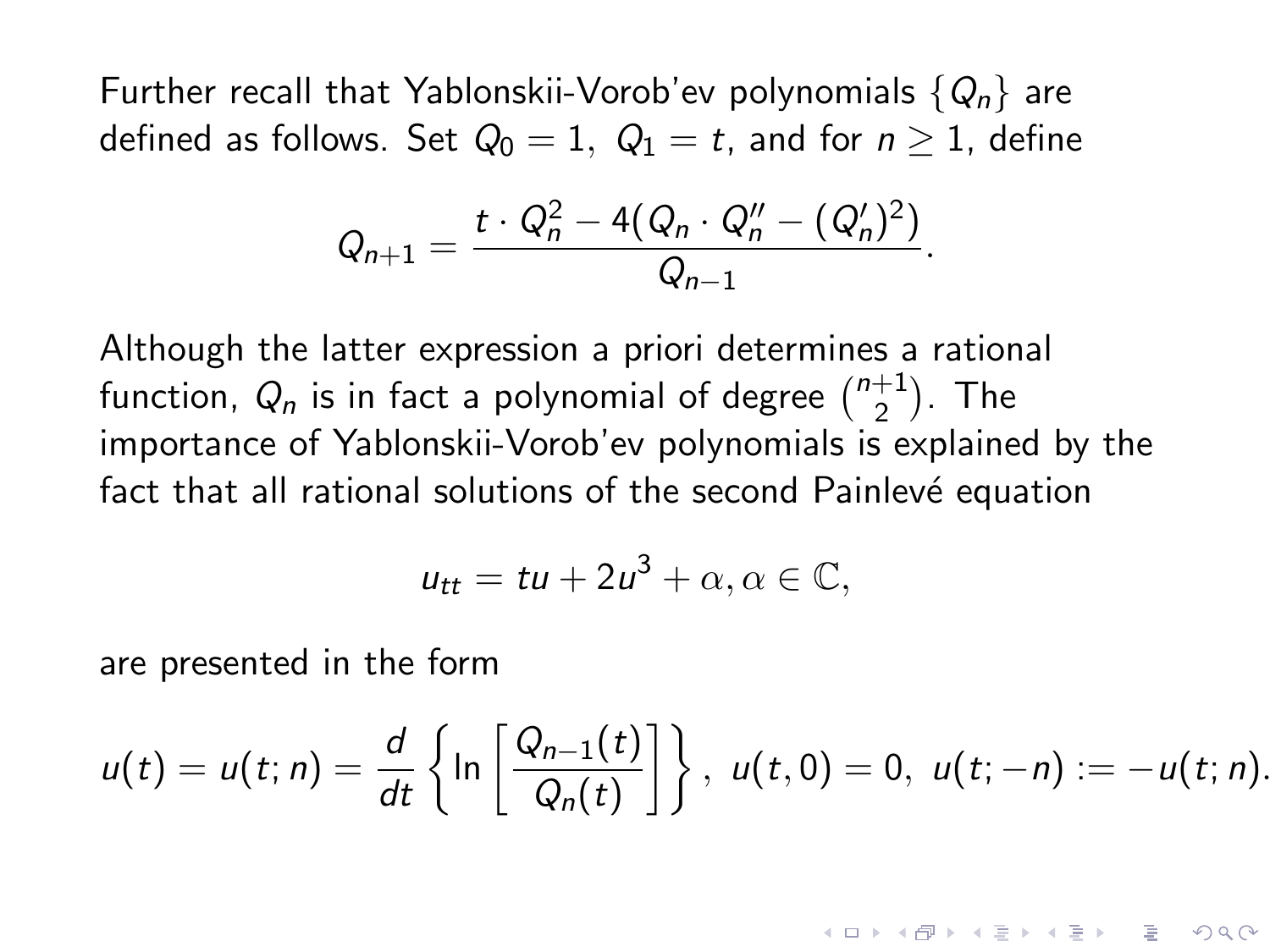Denote by  $\mathcal{Z}_n$  the zero locus of  $Q_n$ . Our conjectures below reveal an unexpected connection of  $\Sigma_n$  and  $\mathcal{Z}_n$ .

KID KAR KE KIEK E KORO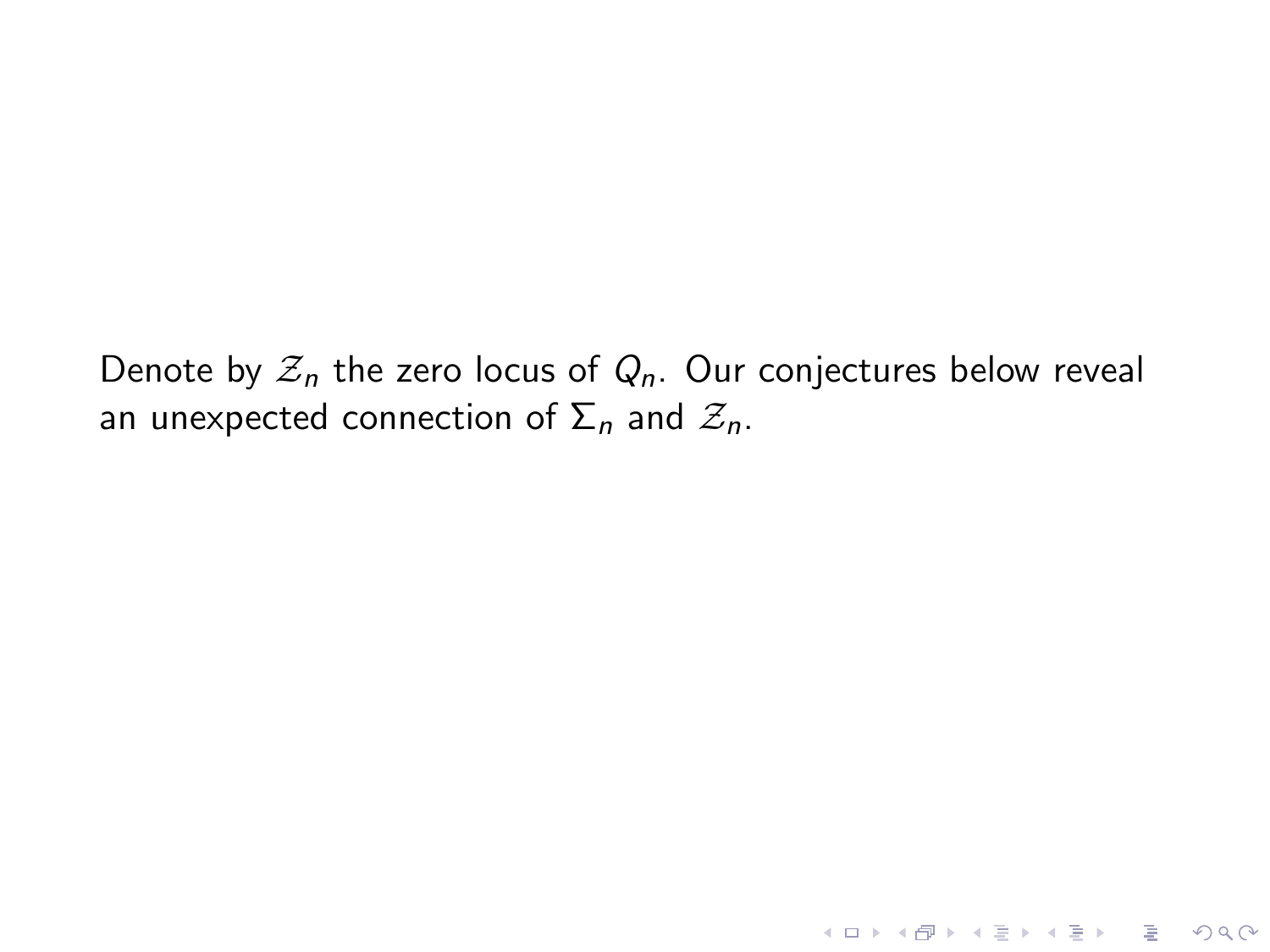#### Remark

One can show that the maximal absolute value of points in  $\mathcal{Z}_n$ grows as  $\frac{3}{\sqrt[3]{2}}n^{2/3}$ . Similarly, the maximal absolute value of points in  $\Sigma_n$  grows as  $\frac{3}{\sqrt[3]{4}}n^{2/3}$ .

#### **Conjecture**

Given a positive integer  $\ell$ , define  $\Upsilon_\ell := \Sigma_{3\ell} \cup \Sigma_{3\ell+1} \cup \Sigma_{3\ell+2}$ . For  $R > 0$ , let  $K_R$  be the square with the side 2R centered at the origin. Then for any fixed  $R > 0$  and  $\ell \to \infty$ , the points in  $\Upsilon_{\ell}$ converge inside  $K_R$  to the nodes of a certain fixed hexagonal lattice.

**KORKARA REPASA DA VOCA**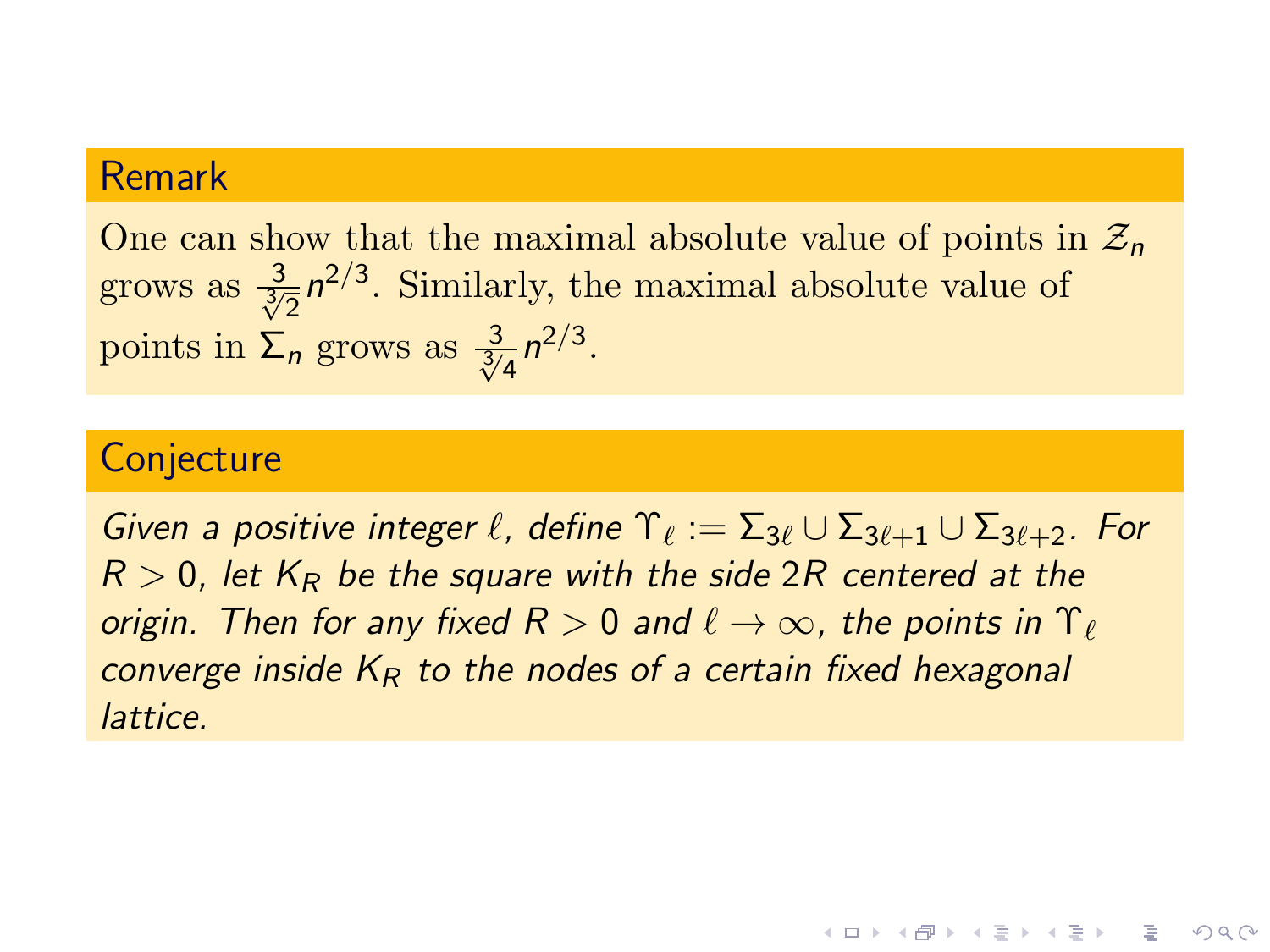

Figure: The points of  $\Upsilon_5$  inside the square  $K_4$  (left) and close to the upper left corner (right). The points of  $\Sigma_{15}$  are shown in red,  $\Sigma_{16}$  in blue, and  $\Sigma_{17}$  in green.

イロト イ押ト イヨト イヨト

 $\equiv$ 

 $2Q$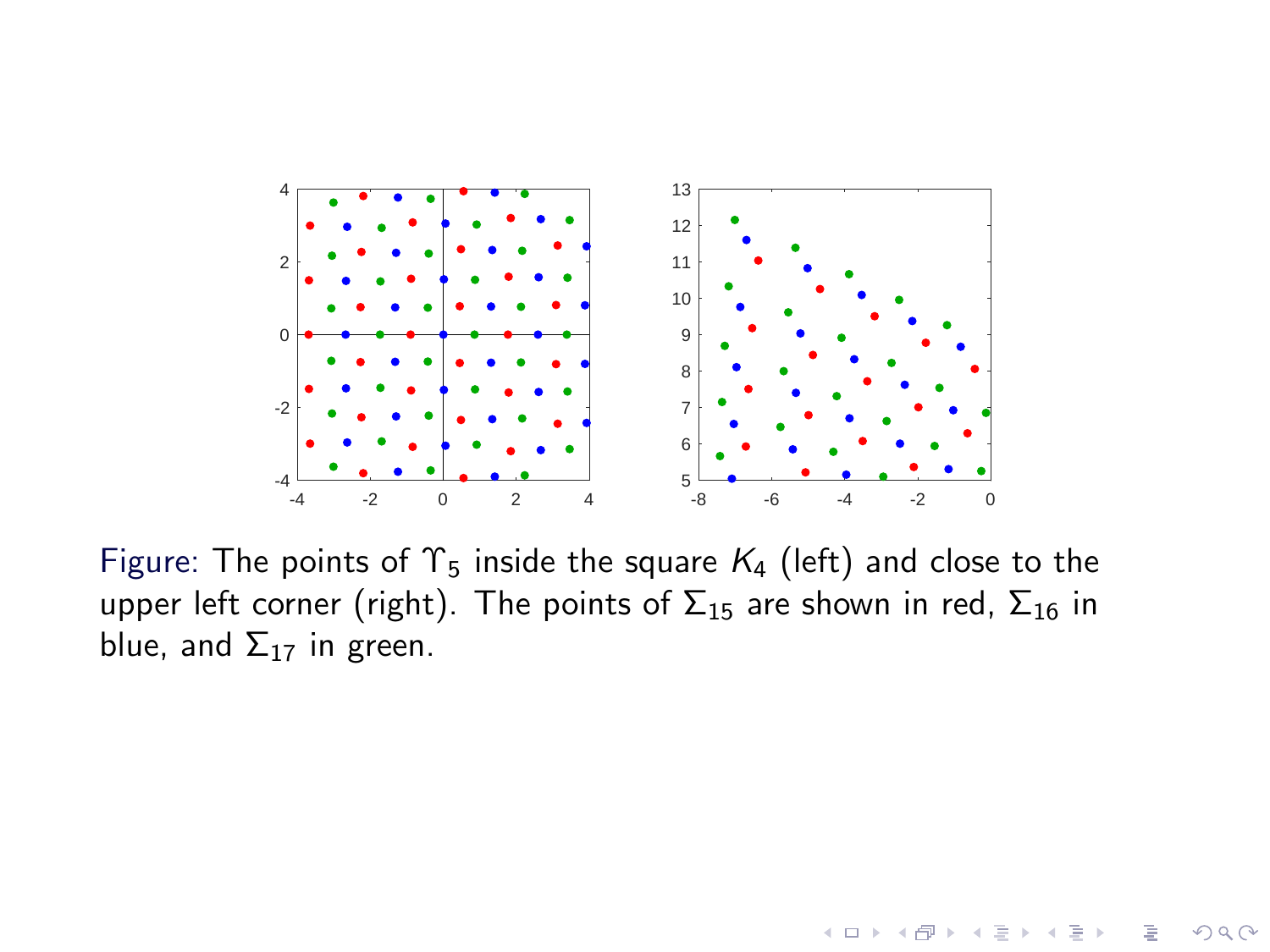#### **Conjecture**

 $Set \sum_{n}$  =  $\sqrt[3]{2} \cdot \sum_{n}$ , i.e., multiple every point in  $\sum_{n}$  by  $\sqrt[3]{2}$ . Then every point in  $\Sigma_n$  lies very close to the unique point in  $-\mathcal{Z}_n$  and vice versa. Fixing n, define  $d(n) := \max_{p \in \widetilde{\Sigma}_n} \min_{q \in -\mathcal{Z}_n} d(p,q)$ , i.e.,  $d(n)$  is the maximal distance between points in  $\Sigma_n$  and their respective nearest points in  $-\mathcal{Z}_n$ . The sequence  $\{d(n)\}\;$  is very slowly growing with n, see Example

below. It might even have a limit when  $n \to \infty$ . Moreover for any fixed  $R > 0$ , the sequence  $d_R(n)$  converges to 0 where  $d_R(n)$  is a similar maximin of the pairwise distances taken over all points in  $\Sigma_n$  and  $-\mathcal{Z}_n$  which lie inside the square  $K_R$ .

#### Example

Numerical experiments show that for  $n = 10, 15, 20, 25, 30, 35, 40$ , the corresponding values of  $d(n)$  are approximately 0.03016, 0.04160, 0.051156, 0.05837, 0.06378, 0.06863, 0.07272 respectively.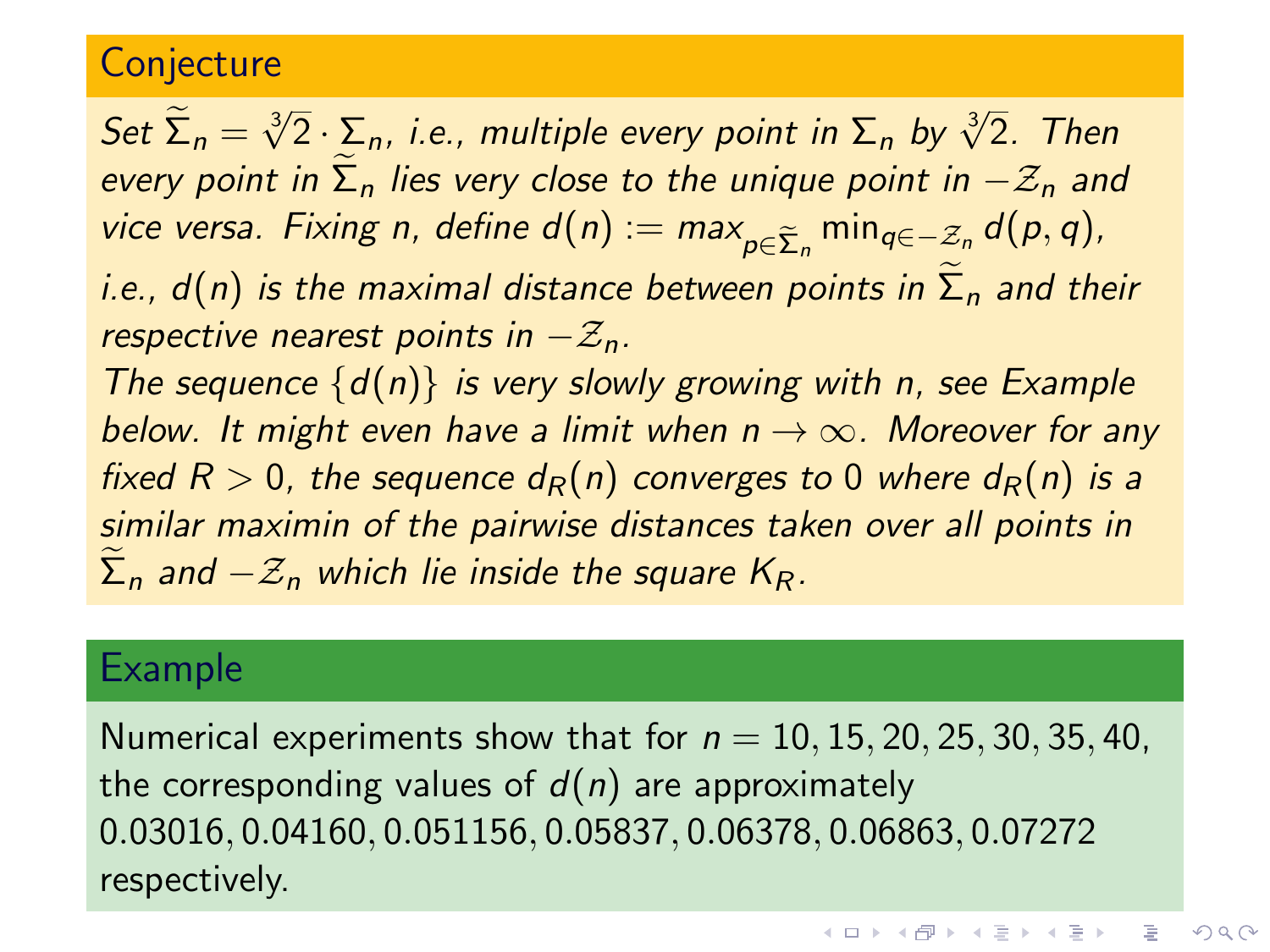

<span id="page-17-0"></span>È.  $2Q$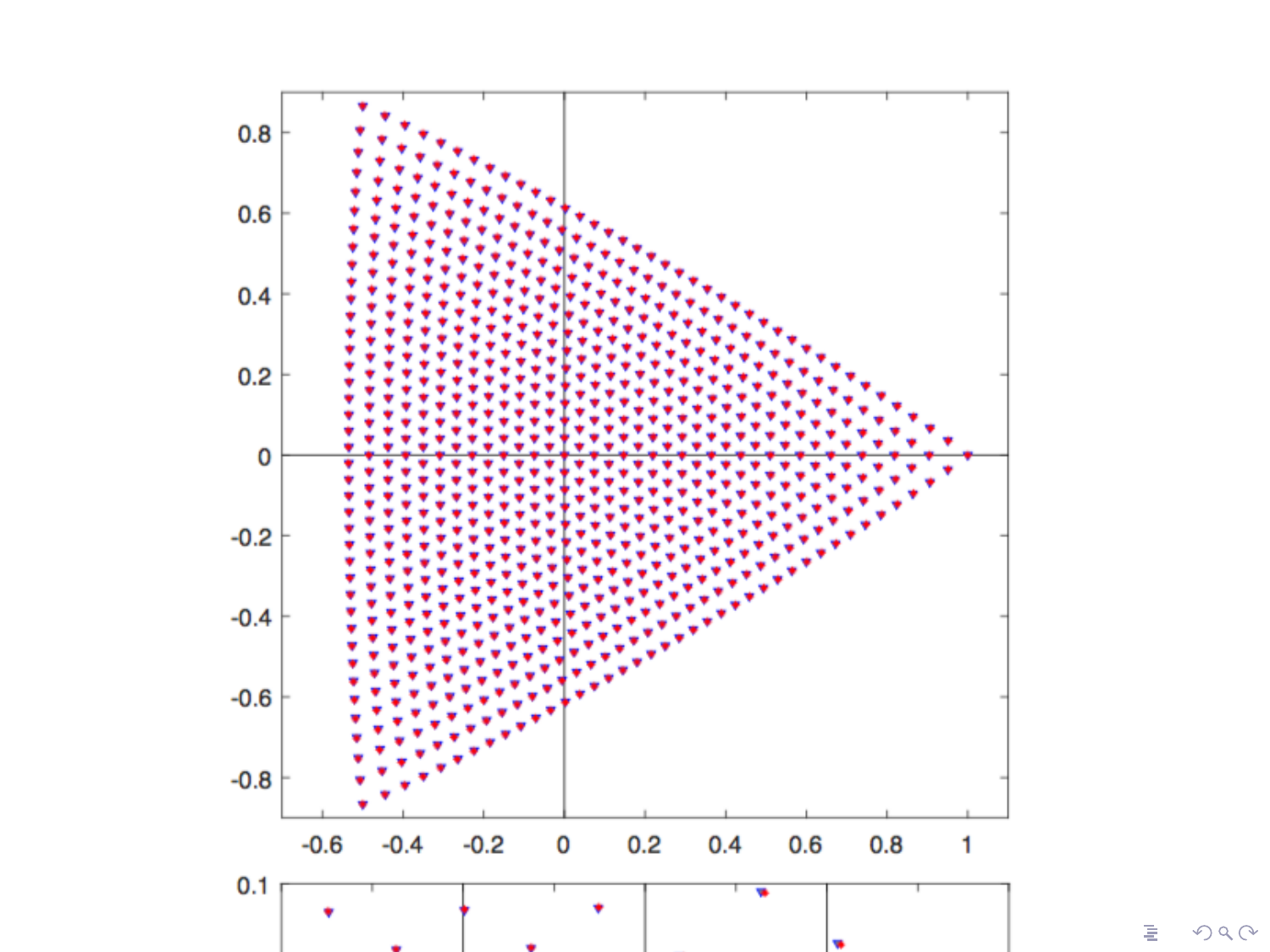### **Conjecture**

#### When  $n \to \infty$ , the points in the sequences  $\sqrt[3]{4}$  $\frac{\sqrt{4}}{3n^{2/3}}\{\Sigma_n\}$  and

{−  $\sqrt[3]{2}$  $\frac{\sqrt{2}}{3n^{2/3}}\mathcal{Z}_n$ } asymptotically fill the same curvilinear triangular shape  $\mathfrak{F}$ , see Fig [4.](#page-17-0)

The interior of  $\mathfrak F$  consists of all values  $a \in \mathbb C$  for which the support of measure  $\nu_a$  introduced in Proposition [2](#page-9-0) is a tripod, i.e., consists of three smooth segments with a common point, see Figure [2](#page-10-0) (left).

The complement of  $\mathfrak F$  consists of all values  $a \in \mathbb C$  for which the support of  $\nu_a$  is a single smooth segment, see Figure [2](#page-10-0) (down). The boundary of  $\mathfrak{F}$  consists of those  $a \in \mathbb{C}$  for which the support of  $\nu_a$  is a single curve with a singular point, i.e., a belongs to the boundary between the domain where this support is a tripod and the domain where the support is a smooth single curve, see Figure [2](#page-10-0) (right).

For the sequence  $\{\mathcal{Z}_n\}$  parts of the latter conjecture have been settled. $4 \Box + 4 \Box + 4 \Xi + 4 \Xi + 4 \Xi$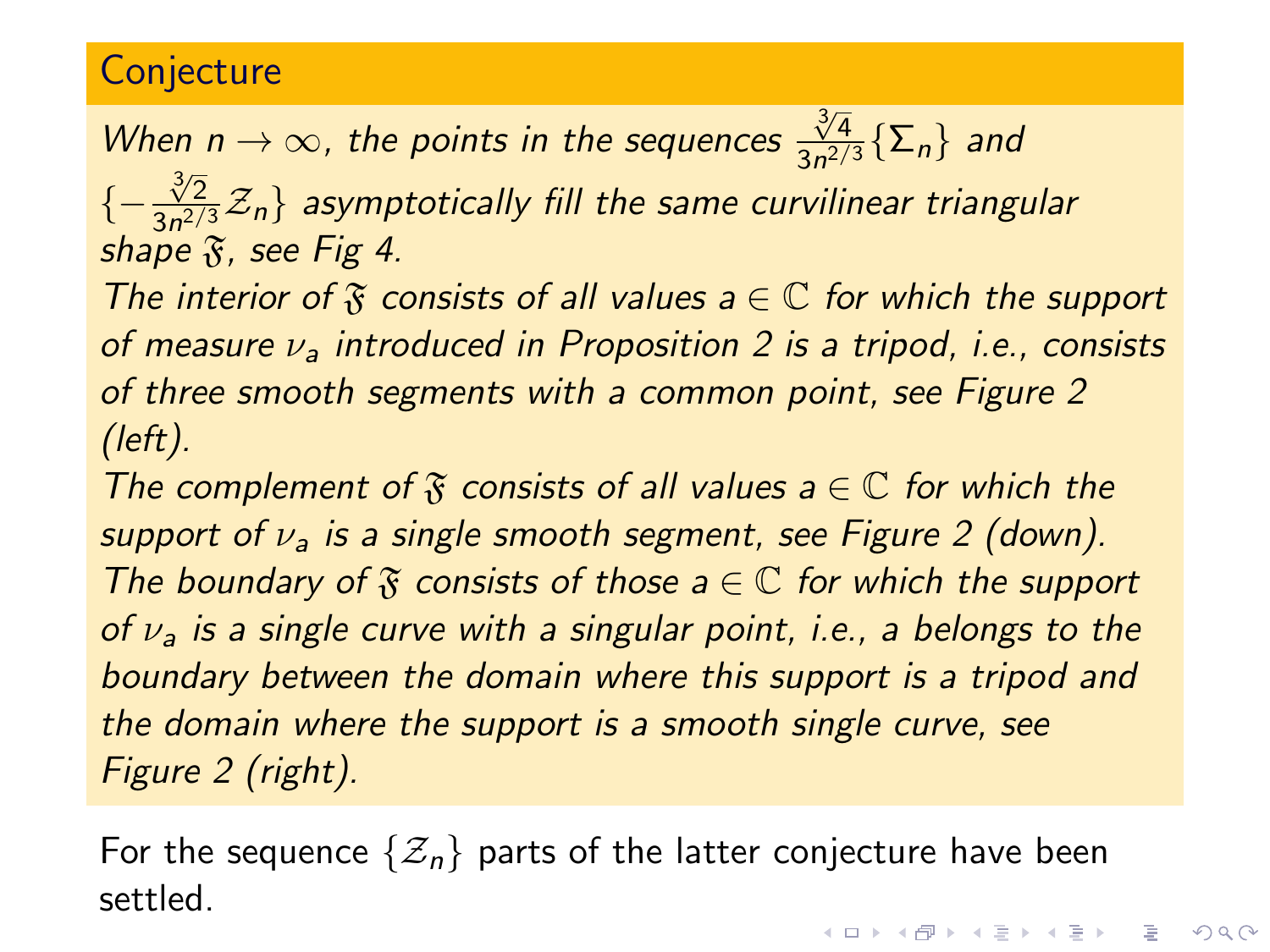<span id="page-19-0"></span>Observe that, for any positive integer n and generic values of parameter a, the roots of  $Sp_n(a, \lambda)$  with respect to  $\lambda$  are simple. The latter roots are called the quasy-exactly solvable spectrum of the quartic oscillator under consideration.

Moreover, for any given  $n$ , and any sufficiently large positive  $a$ , these roots are real and distinct. The set  $\Sigma_n \subset \mathbb{C}$  of branching points of  $Sp_n(a, \lambda)$ , i.e., the set of all values of a for which two eigenvalues coalesce, has cardinality  $\binom{n+1}{2}$  $\binom{+1}{2}$ . When plotted these branching points form a regular pattern in the complex plane shown in Figures [4](#page-17-0) and [5.](#page-20-0)

Below we present our (mostly) numerical results and conjectures about the monodromy of the roots of  $Sp_n(a, \lambda)$  when a runs along different closed paths in the complement to  $\Sigma_n$  in the a-plane. We start with the following statement.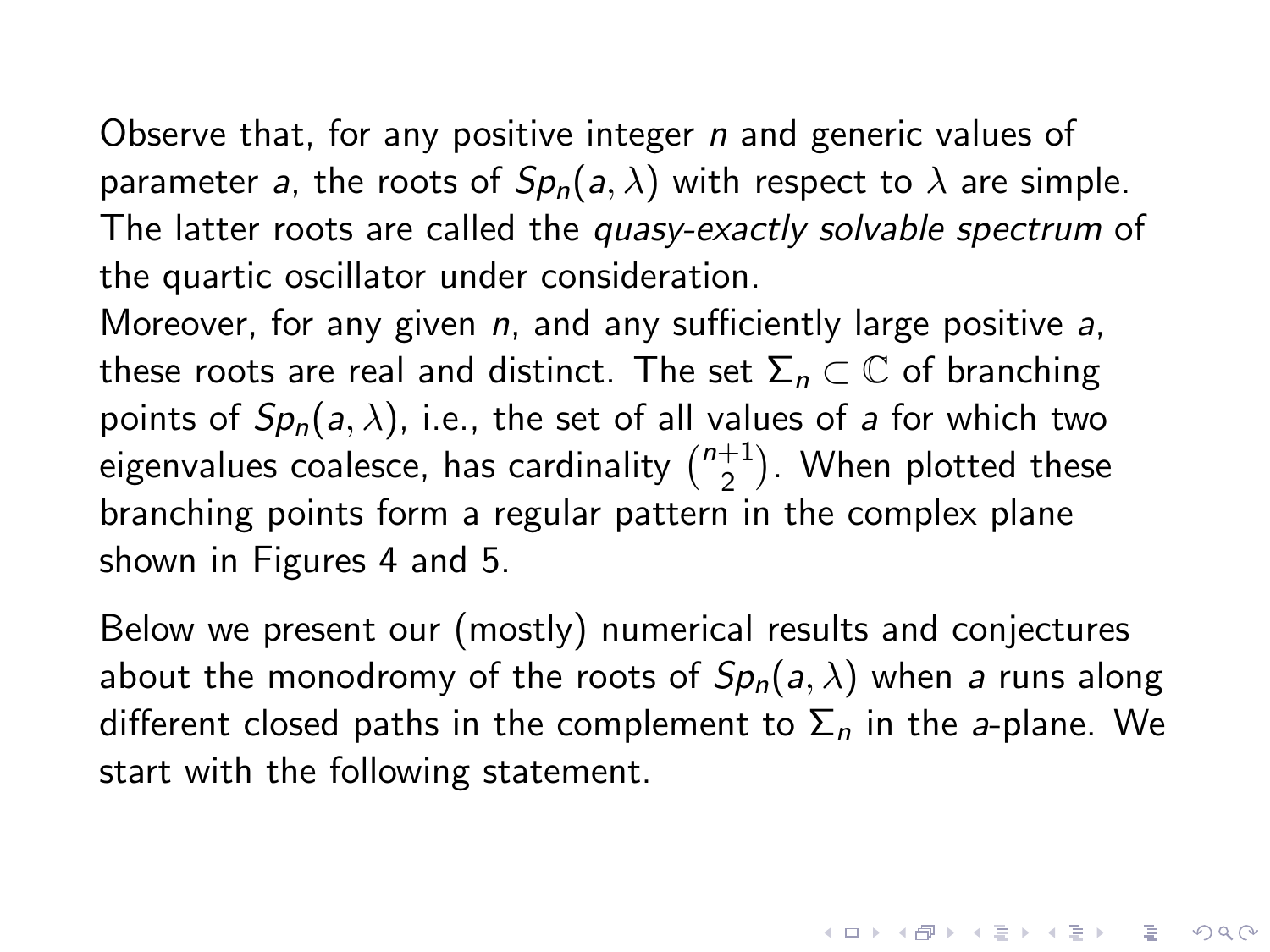<span id="page-20-1"></span>

<span id="page-20-0"></span>Figure: The curvilinear triangle of the branching points for  $Sp_{10}(a, \lambda)$ .

<span id="page-20-2"></span>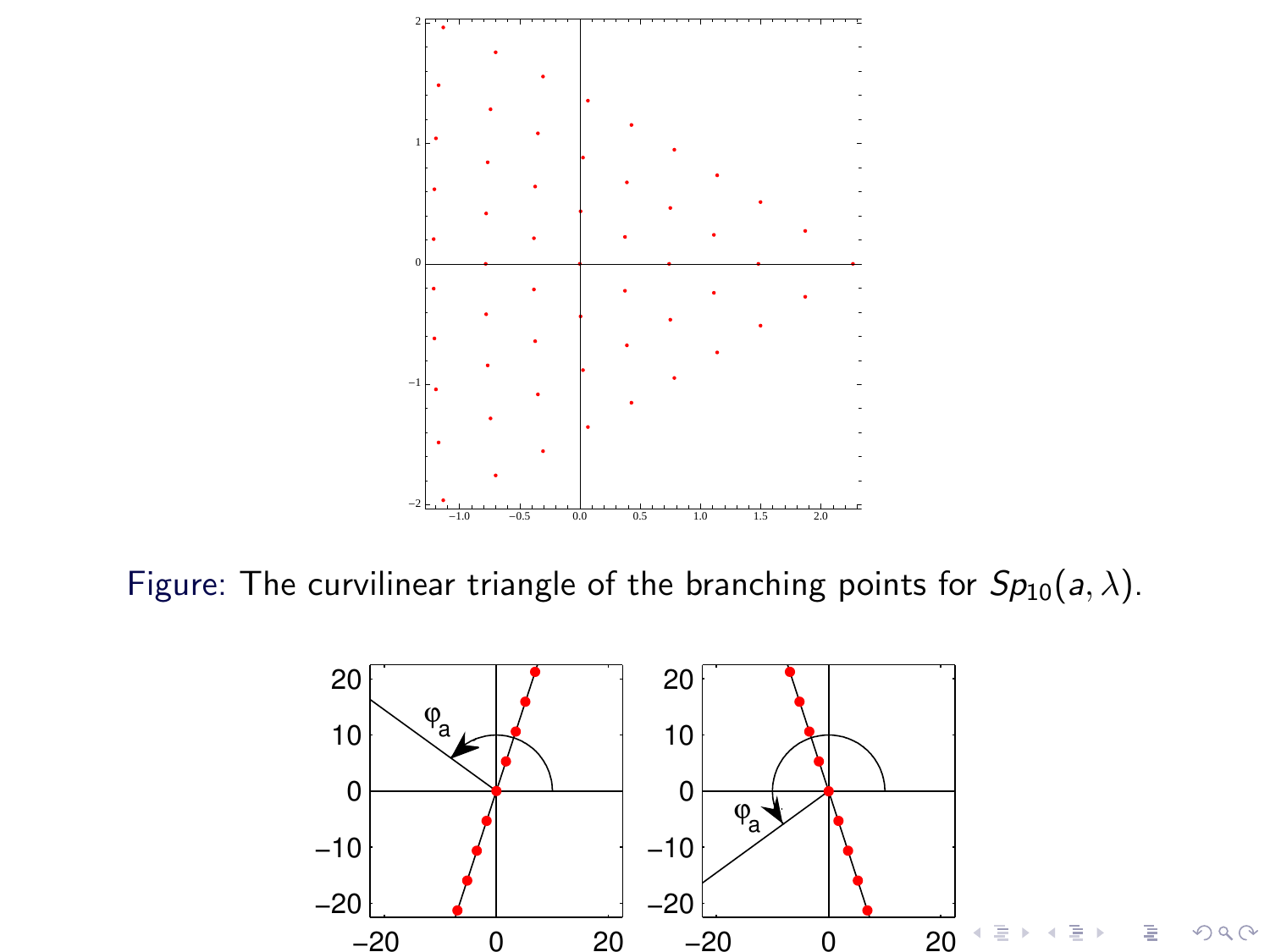#### <span id="page-21-0"></span>**Proposition**

For any given n, if  $|a| \to \infty$  with arg  $a = \phi$  fixed, then the roots of  $Sp_n(a, \lambda)$  divided by  $n^{4/3}$  will be asymptotically uniformly  $\frac{\partial \rho_n(a, \lambda)}{\partial n}$  alwaed by  $n =$  will be asympted on the straight segment  $[-\sqrt{2}]$  $\overline{\mathsf{a}}, +$ √ a], see Figure [6.](#page-20-2) In particular, if a runs over the circle  $Re^{2\pi it},\;t\in[0,1]$  for any sufficiently large R, then the resulting monodromy of roots of  $Sp_n(R, \lambda)$  (which are all real) is the complete reversing of their order, i.e., the leftmost and the rightmost roots change places, the second from the left and the second from the right change places etc.

 $\mathbf{E} = \mathbf{A} \oplus \mathbf{B} + \mathbf{A} \oplus \mathbf{B} + \mathbf{A} \oplus \mathbf{B} + \mathbf{A} \oplus \mathbf{B} + \mathbf{A} \oplus \mathbf{A}$ 

 $QQQ$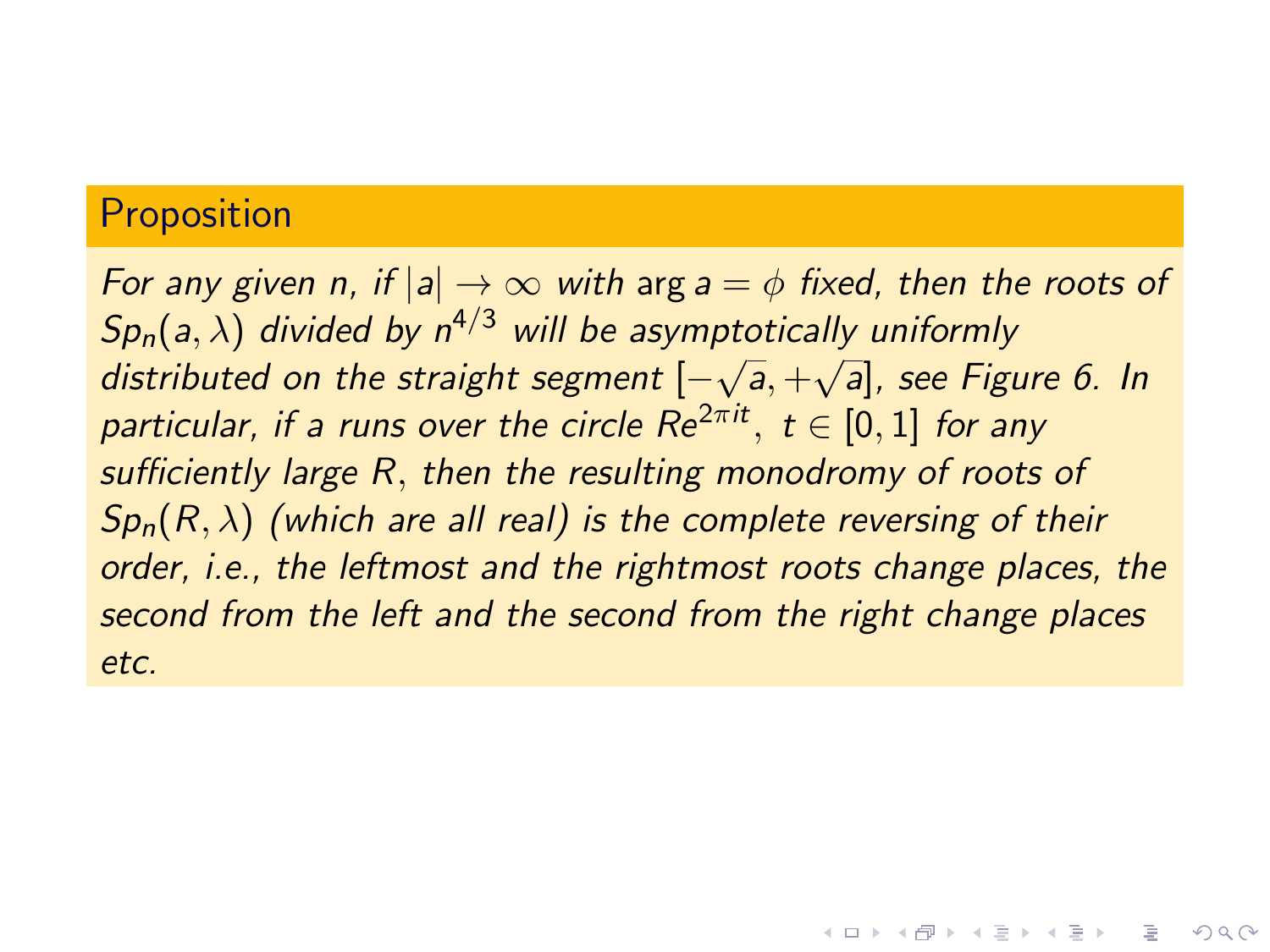

**YO A REPART AND A REPAIR** 

<span id="page-22-0"></span>Figure: The system of standard paths and the monodromy (transpositions) of the spectrum which they produce for  $n = 4$ .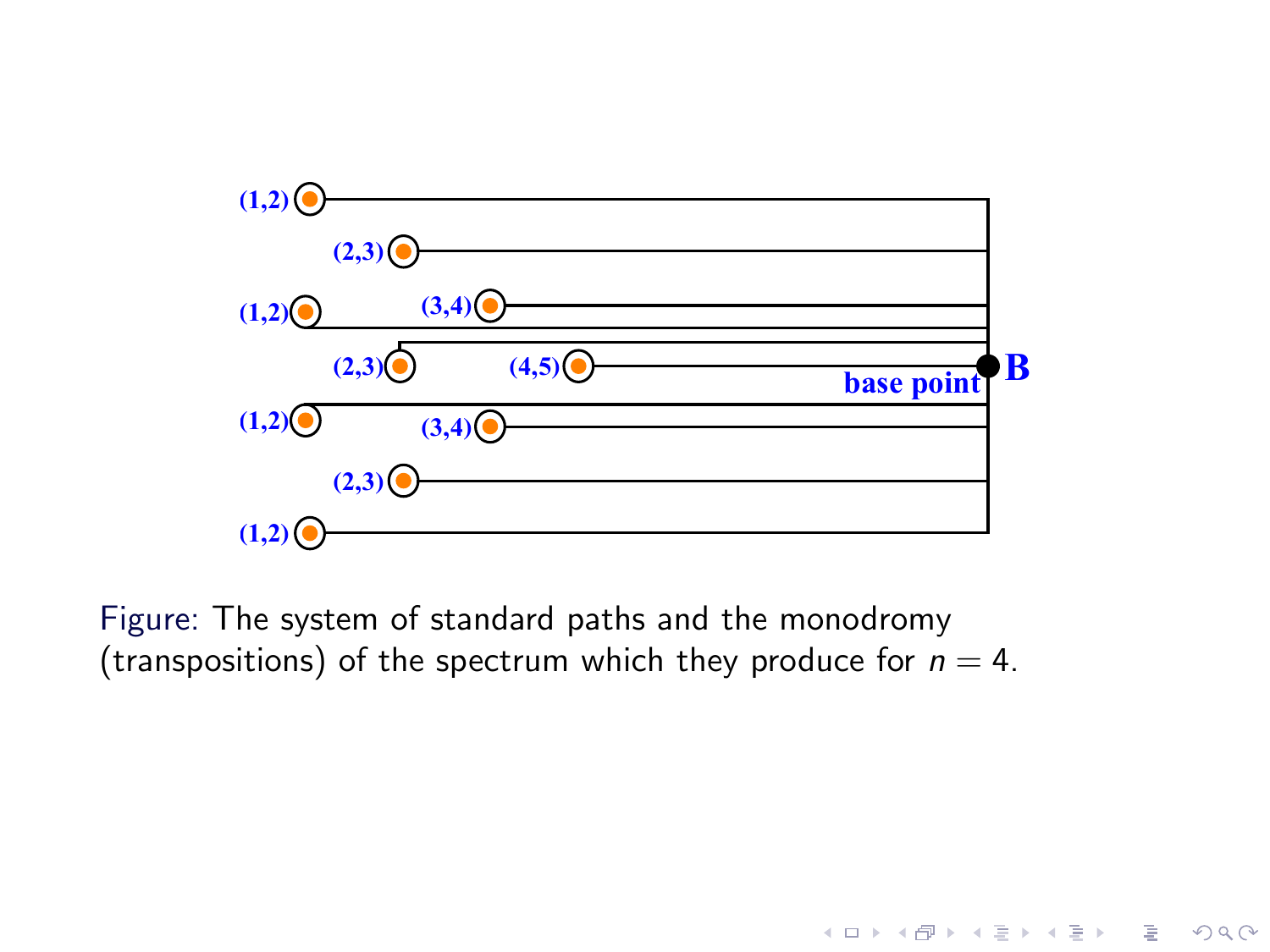To describe (our conjecture on) the monodromy of the spectrum, let us introduce a system of standard paths connecting a base point chosen as a sufficiently large positive number with every branching point, see Fig. [7.](#page-22-0) Based on our numerical experiments, we see that  $\Sigma_n$  form a triangular shape with points regularly arranged into columns and rows in  $\mathbb C$ . There are *n* columns (enumerated from left to right) where the  $j$ -th column consists of  $n - i$  branching points with approximately the same real part and there are n rows (enumerated from bottom to top) where the  $i$ -th row consists of points with approximately the same imaginary part. We denote the branching points  $\sigma_{i,j} \in \Sigma_n$  where  $i = 1, \ldots, 2n - 1$ is the row number and  $j = 1, \ldots, n$  is the column number.

 $4 \Box + 4 \Box + 4 \Xi + 4 \Xi + 4 \Xi$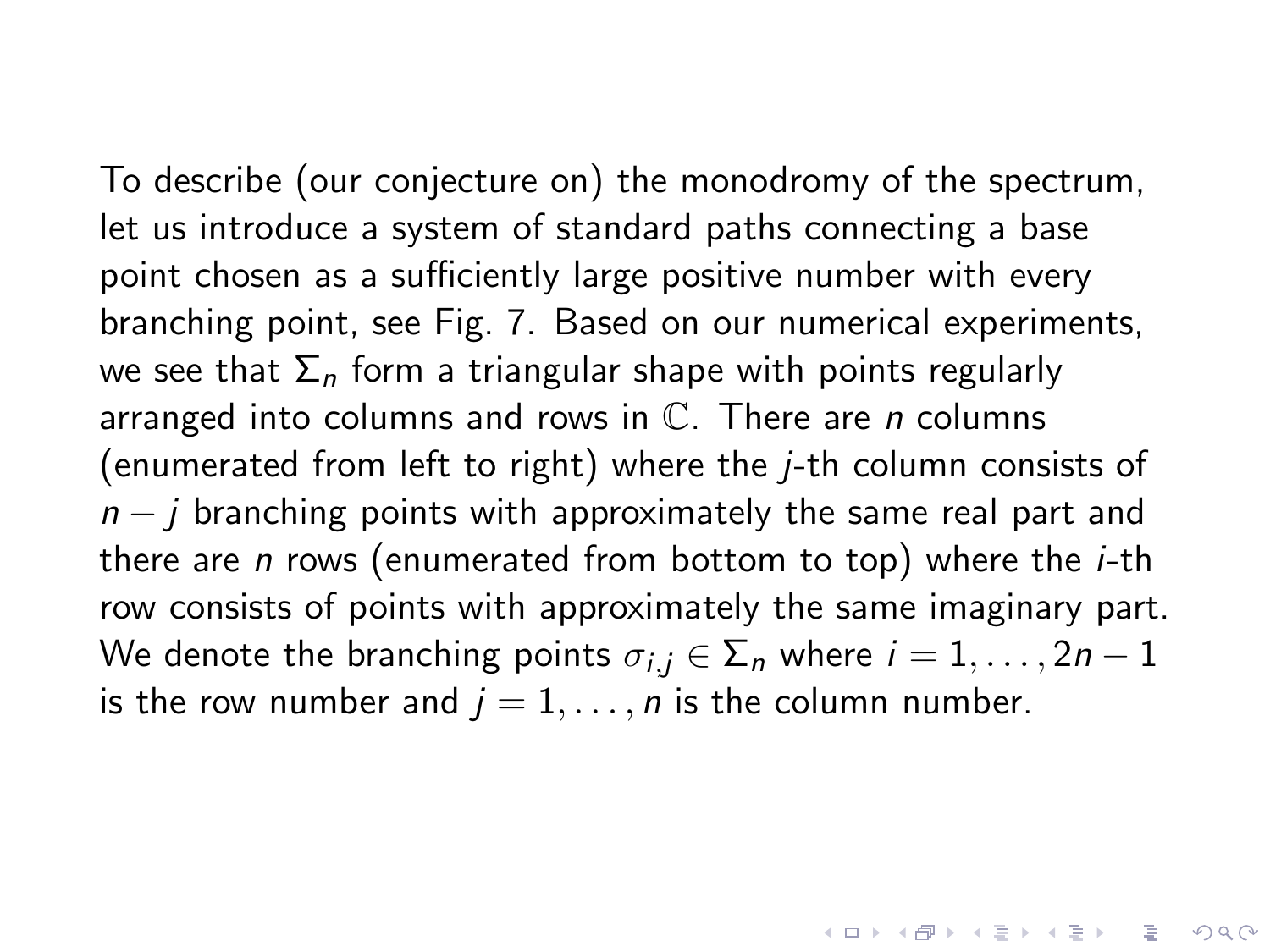Fixing a base point  $B$  as a sufficiently large positive number, connect  $B$  with every  $\sigma_{i,j}$  by a "vertical hook"  $\mathcal{P}_{i,j},$  i.e., move from B vertically to the imaginary part of  $\sigma_{i,j}$ , then move horizontally to the left untill you almost hit  $\sigma_{i,j}$ , then circumgo  $\sigma_{i,j}$ counterclockwise along a small circle centered at  $\sigma_{i,j}$  and return back to B along the same path. Conjecturally, along such a path one will never hit any other branching points unless  $\sigma_{i,j}$  lies on the real axis. In other words, the imaginary parts of all branching points except for the real ones are all distinct. In case when  $\sigma_{i,j}$  is real one can slightly deform the suggested path (which is a real interval) in an arbitrary way to move it away from the real axis. The resulting monodromy will (conjecturally) be independent of any such small deformation, see below. Finally we can state our surprisingly simple guess.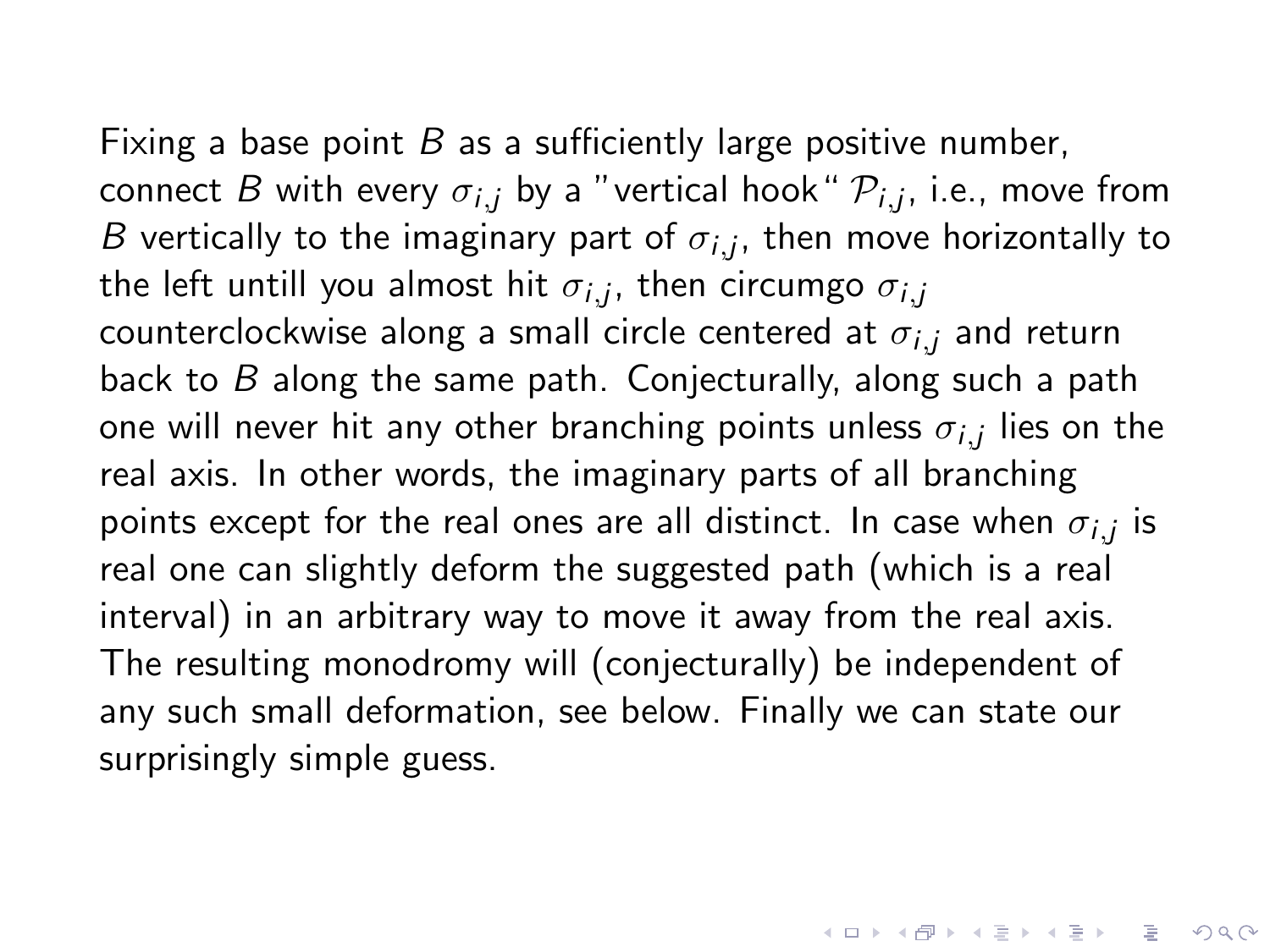#### **Conjecture**

For any  $\sigma_{i,j} \in \Sigma_n$  and any sufficiently large positive base point B, the monodromy corresponding to the standard path  $\mathcal{P}_{i,j}$  is a simple transposition  $(i, j + 1)$  of the roots of  $Sp_n(B, \lambda)$  ordered from left to right. (Recall that by our choice of B all roots of  $Sp_n(B, \lambda)$  are real and therefore naturally ordered.)

This conjecture has been numerically checked for all  $n \leq 10$ . Observe that since the system of standard paths gives a basis of the fundamental group  $\pi_1(\mathbb{C} \setminus \Sigma_n)$ , then knowing the monodromy for the standard paths, one can calculate the monodromy along any loop in  $\mathbb{C} \setminus \Sigma_n$  based at B.

Part of the symbolic-numerical experiments have been carried out in Macaulay 2 on Linux, Dell OptiPlex 790, 3392 MHz processor, 8 processors (54275 BogoMIPS), 16 GB RAM. Other numerical results have been obtained using Wolfram Mathematica 12, version 12.2.0.0 on Mac OS x86 (64 bits) platform.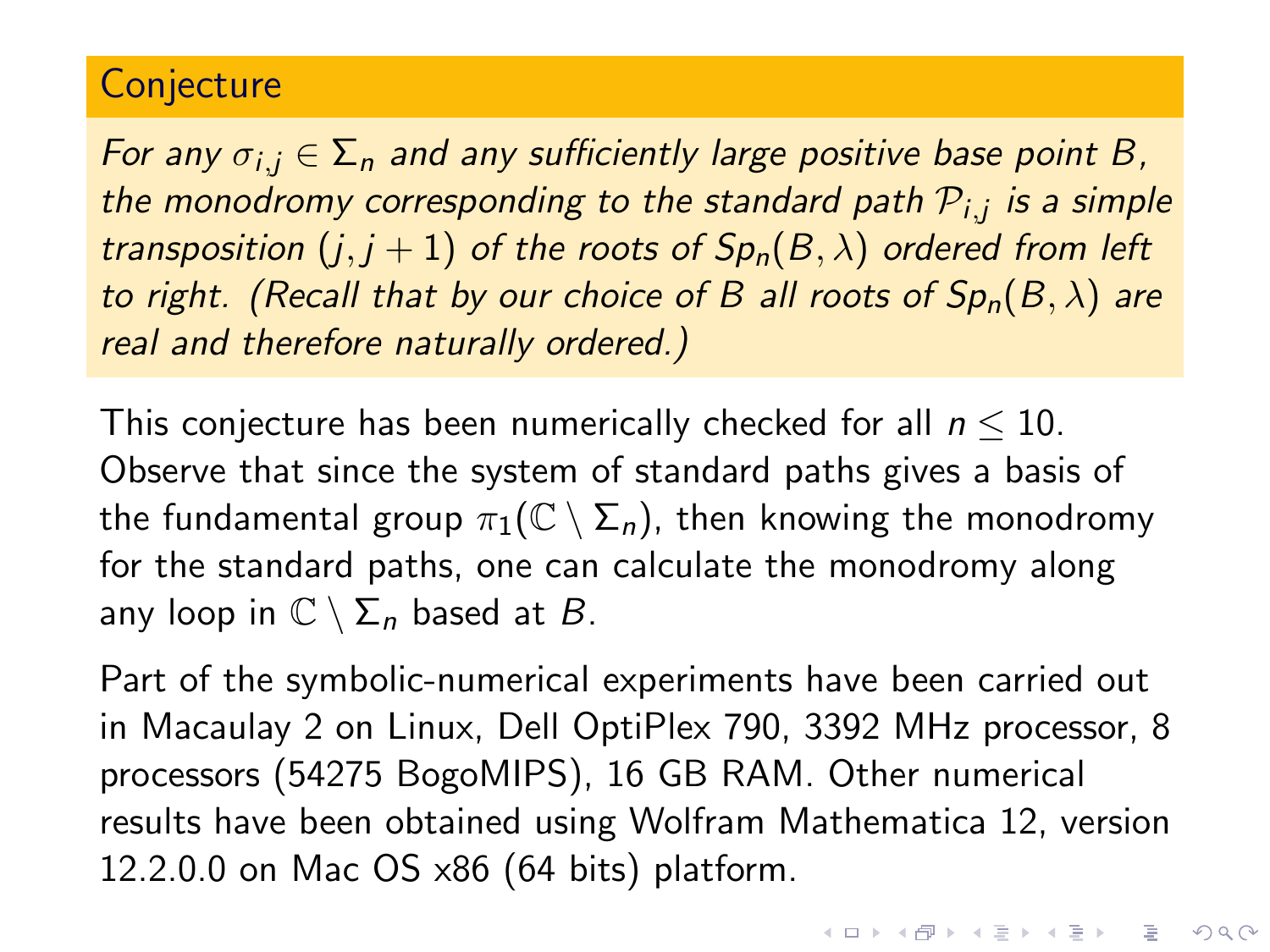- C. Bender and S. Boettcher, Quasi-exactly solvable quartic potential, J. Phys. A 31 (1998), no. 14, L273-L277.
- M. Bertola, T. Bothner, Zeros of large degree 量 Vorob'ev-Yablonski polynomials via a Hankel determinant identity. Int. Math. Res. Not. IMRN 2015, no. 19, 9330–9399
- $\blacksquare$  P. A. Clarkson, E. L. Mansfield, The second Painlevé equation, its hierarchy and associated special polynomials, Nonlinearity 16 (2003), R1–R26.
- 譶 A. Eremenko, A. Gabrielov, Quasi-exactly solvable quartic: elementary integrals and asymptotics, J. Phys. A: Math. Theor. 44 (2011) 312001.
- **No.** Y. Kametaka, On Poles of the Rational Solution of the Toda Equation of Painlevé-II Type, Proc. Japan Acad. Ser A,  $59(A)$ (1983) 358–360.
- 譶 D. Masoero, Poles of integrale tritronguee and anharmonic oscillators. A WKB approach. J. Phys. A: Math. Theor., 43(9), 5201, 2010.**KORKARA REPASA DA VOCA**